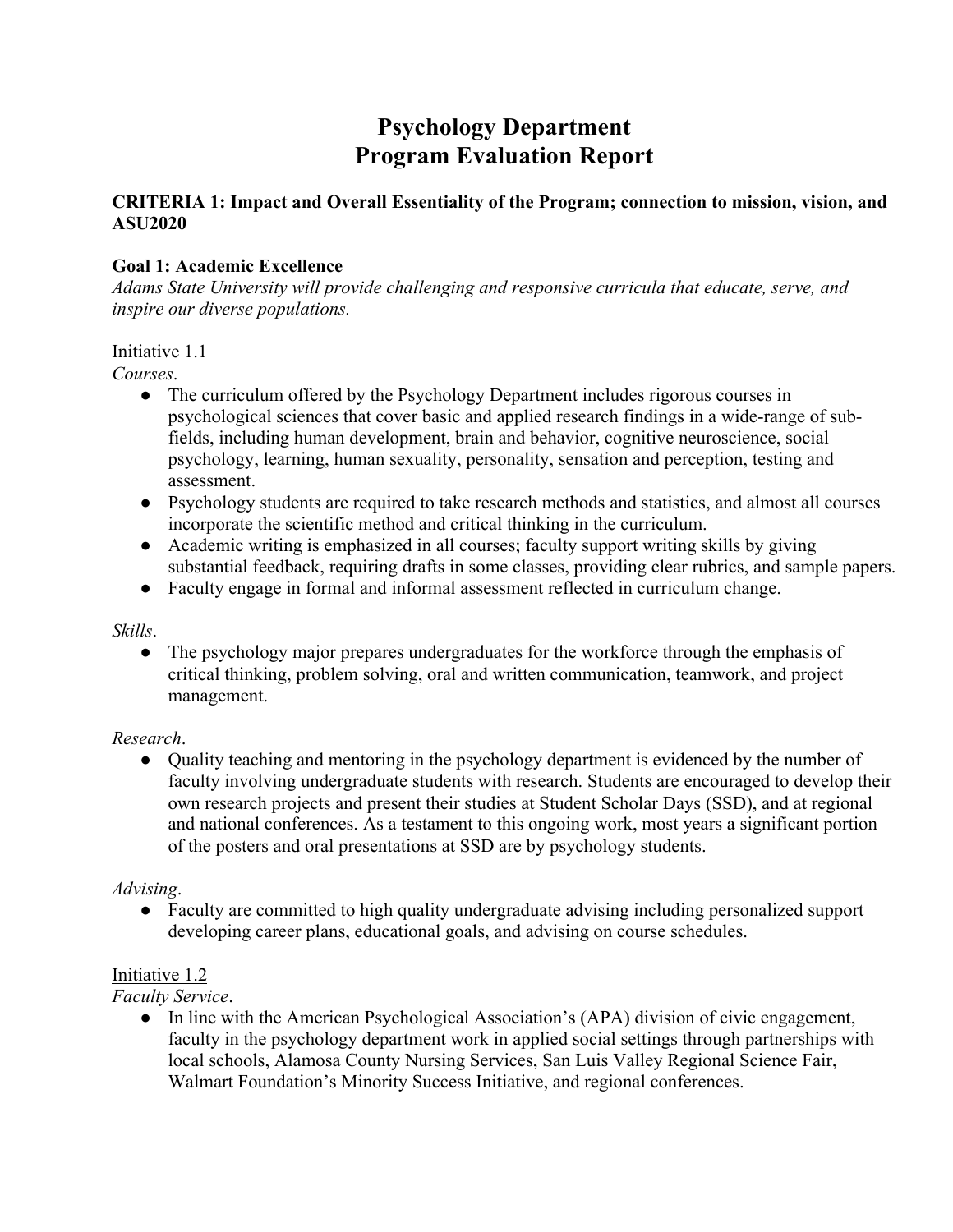#### *Undergraduate Teaching*.

- Part of ASU's goal of academic excellence includes providing responsive curriculum that inspires diverse student populations and fosters civic responsibility. Our curriculum supports developing awareness of social issues such as child maltreatment, mental health treatments, consequences of poverty, discrimination, and prevention of violence and destructive conflict.
- The psychology department offers courses that teach social responsibility, such as reproduction, health, and prosocial behaviors as well as ethics, moral behaviors, multicultural issues, and emotional well-being.

### Initiative 1.3

- Psychology remains one of the most popular majors at ASU and consistently is one of the top three majors nationally (Halonen, 2011). USA Today reported in 2016 that psychology was the second most popular major in the country (Stockwell, 2016).
- We offer classes that other majors need such as Education, Nursing, and Human Performance and Physical Education: Introduction to Psychology, Introduction to Statistics, & Lifespan Development for Nurses.
- Many students continue with graduate education here at ASU through the Counseling MA.

## Initiative 1.4

- We have embraced the inclusion of diversity advocates on search committees.
- Two faculty attended summer equity institutes through Center for Excellence and Learning Training (CELT)
- Our goal as a department is to eventually have all faculty participate in the equity institute.

## **Goal 2: Student Success**

*Adams State University will address diverse student needs by offering varied learning opportunities and support services for all students to achieve educational, personal, and career successes.*

#### Initiative 2.1

- The faculty and administrative assistants in the psychology department provide outstanding support for students through hands-on teaching methods, outreach to struggling students, and student advising.
	- $\circ$  One of the strengths of the psychology department is that faculty teach using a wide-range of methods to maximize student engagement and success. These methods include discovery learning projects, small group collaborations, demonstrations, videos, and the use of selfassessments for students to learn about their own mental and emotional processing.
	- o Learning opportunities are also offered outside the classroom through research, projects that require community engagement, the psychology club, and the active Psi Chi chapter (International Honor Society in Psychology).
	- o Student advising is valued and emphasized in the department.
- In cases when a student shows a change in attendance or performance, faculty members make an effort to reach out to the student through email and in person.
- Psychology faculty are dedicated to meeting one-on-one with students to develop student schedules and provide guidance regarding careers and options post-graduation.
- Several classes include curriculum surrounding career goals and career development, including Lifespan, Adolescent and Adult Development, Personality, and Professional Seminar.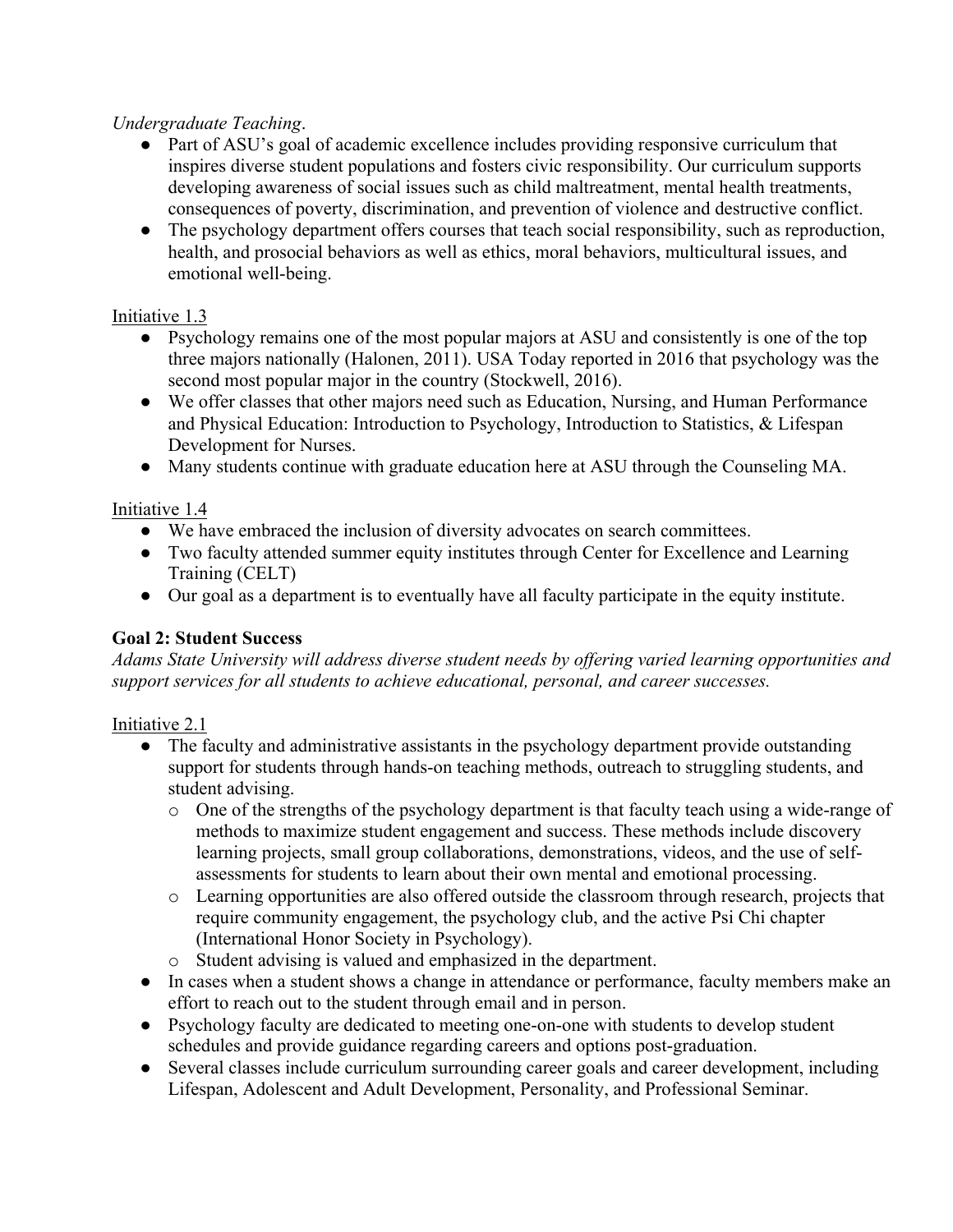### Initiative 2.2

- Students who start as a Psychology minor often convert to a Psychology major.
- We are one of the few institutions in the country and the only university in Colorado that offers an undergraduate degree in Sports Psychology.
- Faculty support transfer students through academic advising.

### Initiative 2.3

- The psychology department works in collaboration with Sports Psychology and Human Performance and Physical Education. Faculty are knowledgeable about course requirements in both departments, and work with students to develop most optimal schedules for graduation.
- The department hosts a Psychology Advising Night with free pizza for students, an opportunity for students to ask questions to a panel of faculty, and PINs are available for students who have completed a course schedule.
- First and second on the list of department strengths identified by student exit interviews were:
	- o Faculty were helpful/approachable/friendly/passionate/vested in student success
	- o Connections and individual attention from faculty in and out of class
- Advising was one of the top strengths of the department identified through exit interviews.

## Initiative 2.4

- All psychology faculty include hands-on educational experiences.
	- o These occur as part of normal coursework in virtually every class.
	- o Research oriented required and elective courses incorporate in- and out-of-class research projects: PSYC 211, Statistics; PSYC 345, Psychological Assessment; PSYC 355, Research Methods.
	- o In addition, a number of courses are designed to offer flexible experiential learning: PSYC 479, Special Topics; PSYC 499, Independent Study, PSYC 480/481, Honor's Seminar; PSYC 490, Field Studies; PSYC 493/494, Senior Thesis, and PSYC 495 Independent Research.
- The Psychology Department has been a leader in embracing HIPS (High-Impact Practices) related to undergraduate research.

## Initiative 2.5

- On the exit interviews students report strong connections and individual attention from faculty.
- Several professors offer extra credit and encourage university-wide participation in events such as theater, guest speakers, music, and other cultural events.
- Active Psi Chi Chapter (International Honor Society in Psychology) which meets jointly with Psychology Club. Club members are encouraged to convert to Psi Chi when they meet GPA eligibility requirements.
- Undergraduate research opportunities. One of the most frequent positive comments on the exit interviews was the undergraduate research opportunities with faculty.

## Initiative 2.6

● To support student success and graduation we offer a number of online courses, work with students one-on-one, and offer Field Studies (PSYC 490), which is an opportunity for students to work independently with faculty and partner with local business and non-profit organizations.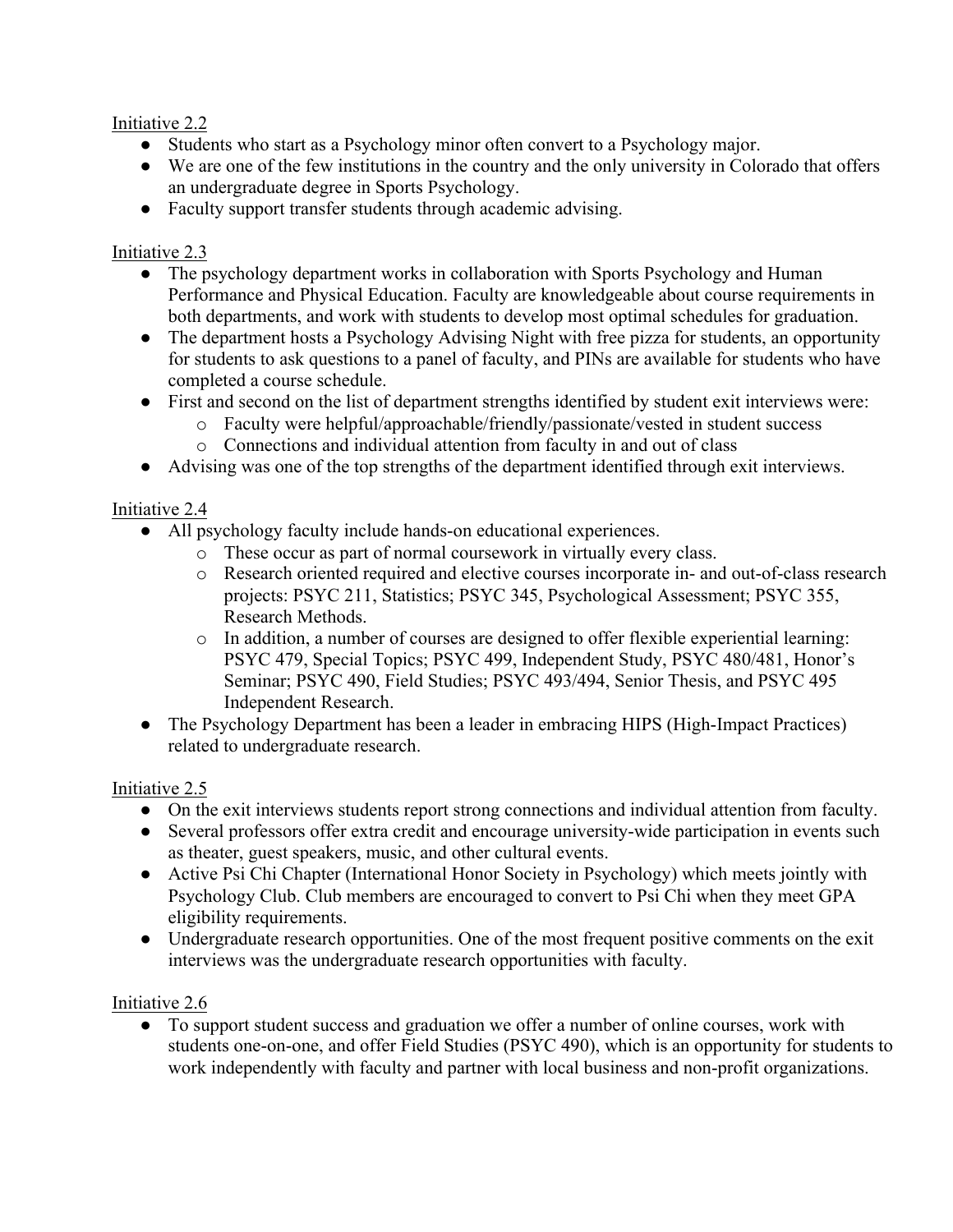- We have a Supplementary Instructor available for Introduction to Statistics, which has increased the number of students passing statistics.
- We solicit feedback from students on exit interviews, and make adjustments based on comments. We made the following changes reflected in fewer comments in recent exit interviews:
	- o Increased emphasis in research
	- o Added two program emphases (Clinical & Developmental)
	- o Improved advising
	- o In collaboration with Human Performance and Physical Education we added a Sports Psychology major
- The Psychology Department offers expertise to other departments and initiatives, such as survey creation and assessment, data analysis, program reviews, focus groups, and provides recommendations for curricular changes to other departments:
	- o One professor assisted the Math Department, via Title V, in surveying students regarding difficulties with remedial Math courses. The goal was to reduce obstacles and increase graduation rates.
	- o One professor assisted various student support services, via Title V, in surveying students regarding why they chose to use or not use tutoring, the writing lab, the Math Lab, and other support services. The goal was to reduce obstacles and increase graduation rates.
	- o One professor created shared governance reports based on campus surveys.

#### Goal 3: Personal and Professional Development

*Adams State University will provide educational and professional development opportunities for faculty and staff.*

Initiative 3.1

- Five faculty have organized and presented at campus programming, lunchtime talks, and faculty lecture series
- One professor collaborated with a professor from Chemistry providing a 4-part Assessment Workshop focused on test construction, reliability and validity

Initiative 3.2  $N/A$ 

#### Initiative 3.3

- The psychology department budgets for faculty to attend regional and national conferences in the field of psychological sciences, such as:
	- o American Psychological Association
	- o North America Society for Psychology and Sport
	- o Association for Psychological Science
	- o National Institute for the Teaching of Psychology
	- o NorthEastern Evolutionary Psychology Society
	- o Association for Psychological Science
	- o Human Behavior and Evolution Society
- Conferences are made possible due to revenue sharing based on work through Extended Studies.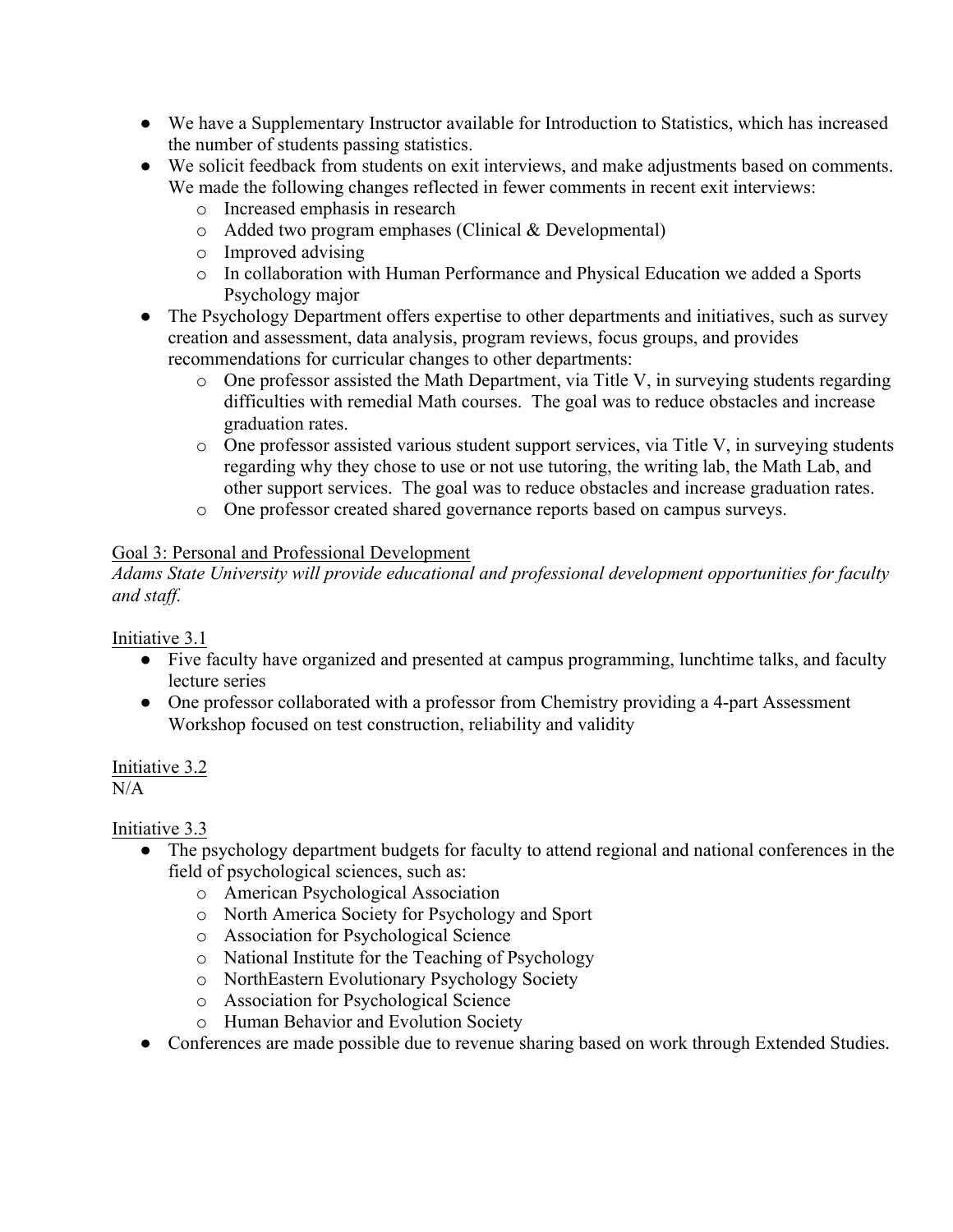### Initiative 3.4

- In 2011, one professor convened the faculty development committee; since 2012, she has served as the Chair of Faculty Development Committee, which has contributed to professional development in the following ways:
	- o Redesigned and delivered new faculty orientation
	- o Developed winter retreat
	- o Developing and coordinating academic year programming
- The Psychology Department has been supportive by providing this faculty member with halftime course release for this work.

### Goal 4: Access & Affordability

*Adams State University will develop innovative pricing and aid strategies that will maximize opportunities for our diverse and historically underserved students for all levels and delivery models.*

Initiative 4.1

- We offer online courses, and several new ones have been developed.
- We engage in appreciative advising.
- Several classes support learning study skills, metacognition, memory, time management skills to help students navigate other classes and degree completion.

Initiative 4.2  $N/A$ 

Initiative 4.3  $N/A$ 

## Goal 5: Community Relations

*Adams State University will collaborate with the community to provide culturally responsive and sustainable development opportunities that mutually benefit the campus and the San Luis Valley community.* 

## Initiative 5.1

Faculty support San Luis Valley events through most faculty participating in the faculty lecture series, as well as speaking at Lunchtime Talks in Science and Mathematics, as several faculty serving as members on the Scientific Review Committee for the San Luis Valley Science Fair (SLVSF), and multiple faculty serve as head judges for the SLVSF.

Initiative 5.2 *-* N/A

## Initiative 5.3

- Field studies (PSYC 490) is a course that requires professors and students to work with local business and non-profit organizations.
- Child Development required observations in schools, and has required that students help support Alamosa Elementary book fair.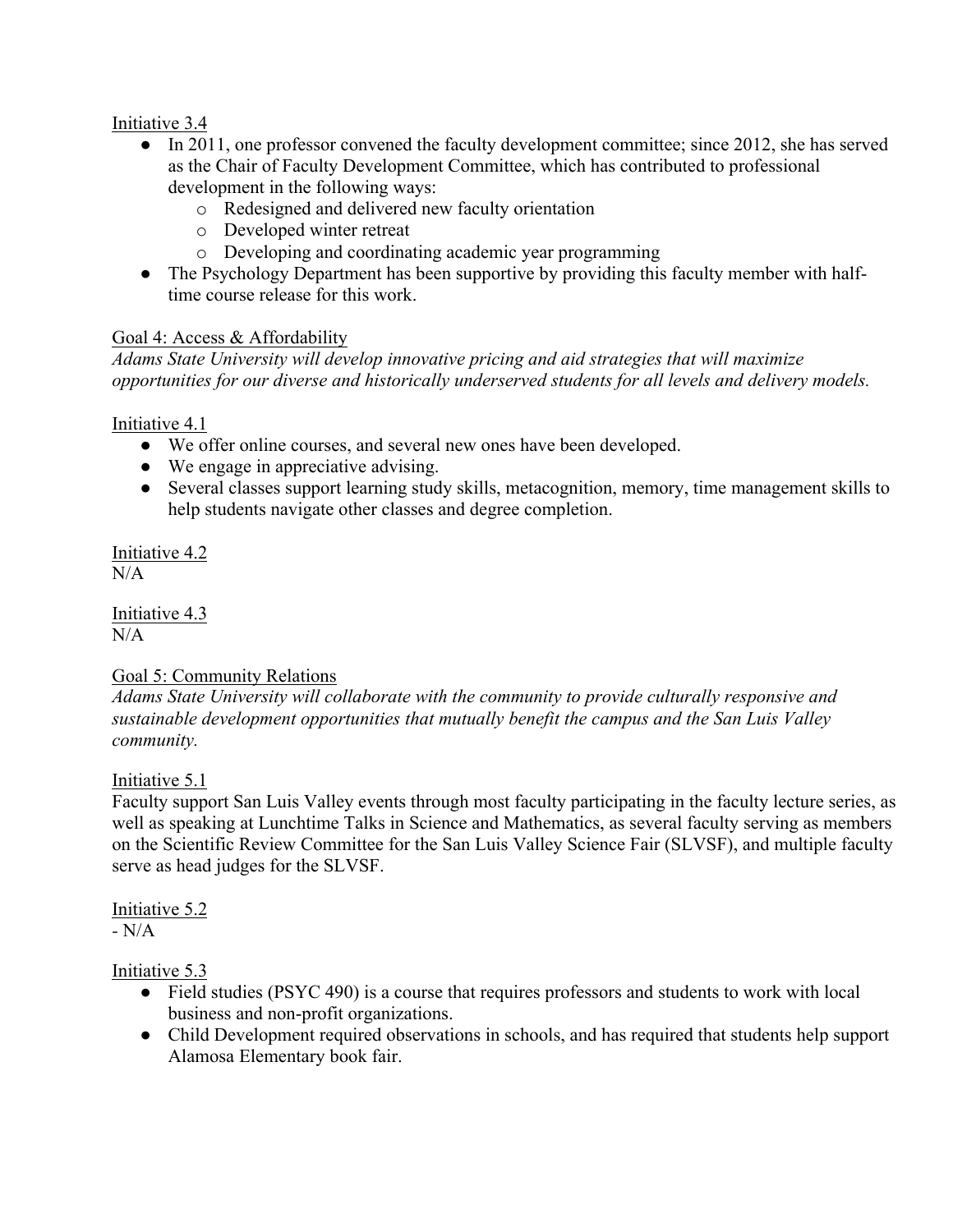#### Initiative 5.4

• See section 5.3 above

#### Initiative 5.5

● One professor contributed a book chapter to the edited volume of *The San Luis Valley: Its Geology, Ecology, and Human History.*

#### Initiative 5.6

- Community relations is emphasized through course work and through faculty research and service. Several classes encourage students to volunteer in the community as part of their class project, and some courses include a class-wide research project that involves the community.
- Several faculty members are engaged in community-based research such as public participation in public schools, and examining the relationship between student persistence and parenting practices in primary and secondary students. Psychology faculty members regularly engage in service to the community including assisting with the San Luis Valley Science Fair.
- The psychology department includes a psychology club and an active Psi Chi chapter. The goals of these programs are to develop networking, leadership and communication skills beyond the classroom experiences.
- Psychology department supports courses for nursing and education, which are majors that have strong connections with the community.

#### **Goals of the department not found within ASU2020**

| <b>Adams Outcomes</b>                                                                                                                                                                                              | <b>Learning Outcome</b>                                                                                                                                 | <b>Associated General Education Goals</b>                                                                                                                                                                                                                                             |
|--------------------------------------------------------------------------------------------------------------------------------------------------------------------------------------------------------------------|---------------------------------------------------------------------------------------------------------------------------------------------------------|---------------------------------------------------------------------------------------------------------------------------------------------------------------------------------------------------------------------------------------------------------------------------------------|
| Area I: Knowledge of Human<br><b>Cultures and the Physical and</b><br><b>Natural World</b>                                                                                                                         | Students will recall the<br>major theoretical<br>perspectives, concepts, and<br>important research findings<br>in the major subfields of<br>psychology. | GE Goal #2: a critical understanding of the<br>current state of knowledge, of the methods by<br>which knowledge has been produced, and of the<br>interrelationships among the major academic<br>division of knowledge: Fine Arts, Humanities,<br>and the Natural and Social Sciences. |
| Area II: Intellectual and<br><b>Practical Skills, including</b><br>Critical thinking (GT), Creative<br>thinking (GT), Written<br>communication (GT), Oral<br>communication (GT), Teamwork,<br>Problem-solving (GT) | Students will learn to apply<br>critical thinking skills within<br>the field of psychology.                                                             | GE Goal $#1$ : an understanding of and facility in<br>the basic modes of communication and an ability<br>to initiate inquiry, question conventional wisdom,<br>and analyze problems.                                                                                                  |
| Area III: Personal and Social<br><b>Responsibility</b><br>Civic Engagement (GT)                                                                                                                                    |                                                                                                                                                         | GE Goal #3: the development of a global<br>perspective (cultural, historical, societal, and<br>scientific) from which a strong set of ethical and<br>moral values can evolve.                                                                                                         |
| Foundations and skills for lifelong<br>learning                                                                                                                                                                    |                                                                                                                                                         | GE Goal #4: the ability to pursue intellectual<br>growth throughout one's lifetime.                                                                                                                                                                                                   |

Table 1 Alignment of Psych 101 with newly adopted Adams Outcomes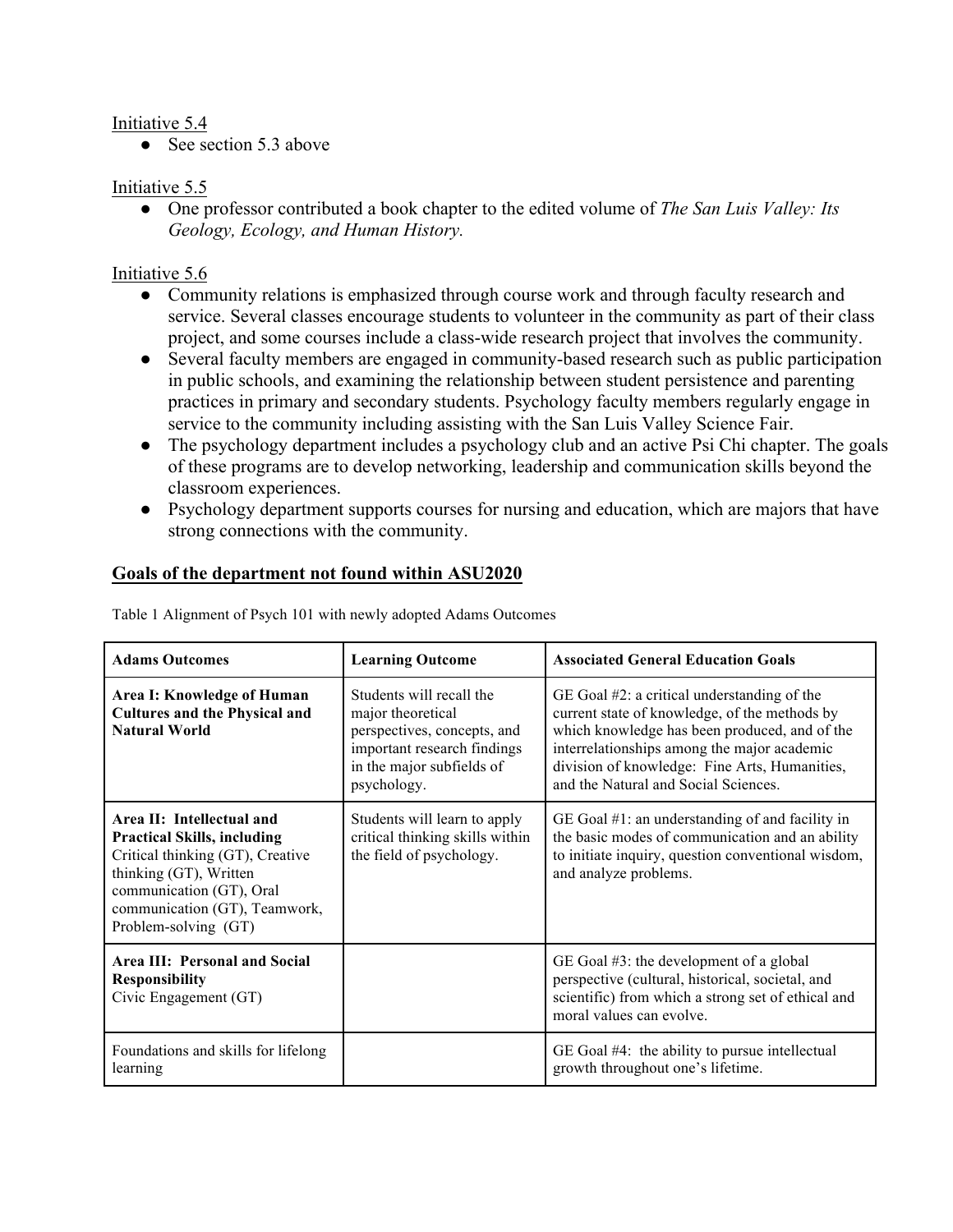### **CRITERIA 2: Quality of Program Outcomes**

### **Results of Annual Assessment Reports 2012-2017**

#### Program Assessment: APG1/LO5 Assessment Results for Supplemental Instruction in Statistics

1. Assessment Results: **(A)** 2012-2013: Students who took advantage of Supplemental Instruction (SI) [spring 2013] did not have higher total % points earned compared to students who did not attend SI. However, specific exam grades were higher if the students attended SI before the exams compared to when those same students did not attend SI before the exams. Another analysis showed that when the final grades were combined for students in two section [fall 2012 & spring 2013], SI attendees did not earn higher final % points earned compared to students who did not attend SI. **(B)** 2013-2014: Analysis from fall 2013 section showed that there was not an association between the number of SI visits and final course grades. Also, not a difference in final course grades. Analysis for spring 2014 section showed similar results. Another spring 2014 section, analyses showed no association between the number of SI sessions attended and final course grade. **(C)** 2014-2015: Analysis of spring 2015 section showed that exam grades were not significantly higher when students attended SI before an exam, compared to when the same students did not attend SI before an exam. However, when four semesters [fall 11, spr 12, spr 13, spr 15] were aggregated students did significantly better if they attended SI. A second instructor combined his fall 14 and spring 15 sections and found that SI final grades were not higher for those who attended SI compared to students who did not. The lack of difference may be due to the improvement of grades of poorer students who attended SI. This is supported by survey results. **(D)** 2015-2016: In combined fall 15 and spring 16 sections, the students who attended SI did not have higher final course grades compared to students who did not attend SI. A second instructor found that in his spring 16 section, those who attended SI earned higher final course grades compared to students who did not attend SI. Additionally, an SI survey showed that for three sections the SI helpfulness rating ranged from 4.25 to 4.29 [very helpful]

2. Curricular or Course Changes Made: Over the past five academic years the analyses of SI effectiveness has brought mixed results. However, when final course grades or exam grades are aggregated over a number of semesters we do see SI benefits. As a result, the Psychology Department advocates for SI funding. It was felt that curricular or course changes were not needed for PSYC 211.

3. Evidence that Changes Made Improved Student Learning: No changes were made, but continued SI assistance was maintained.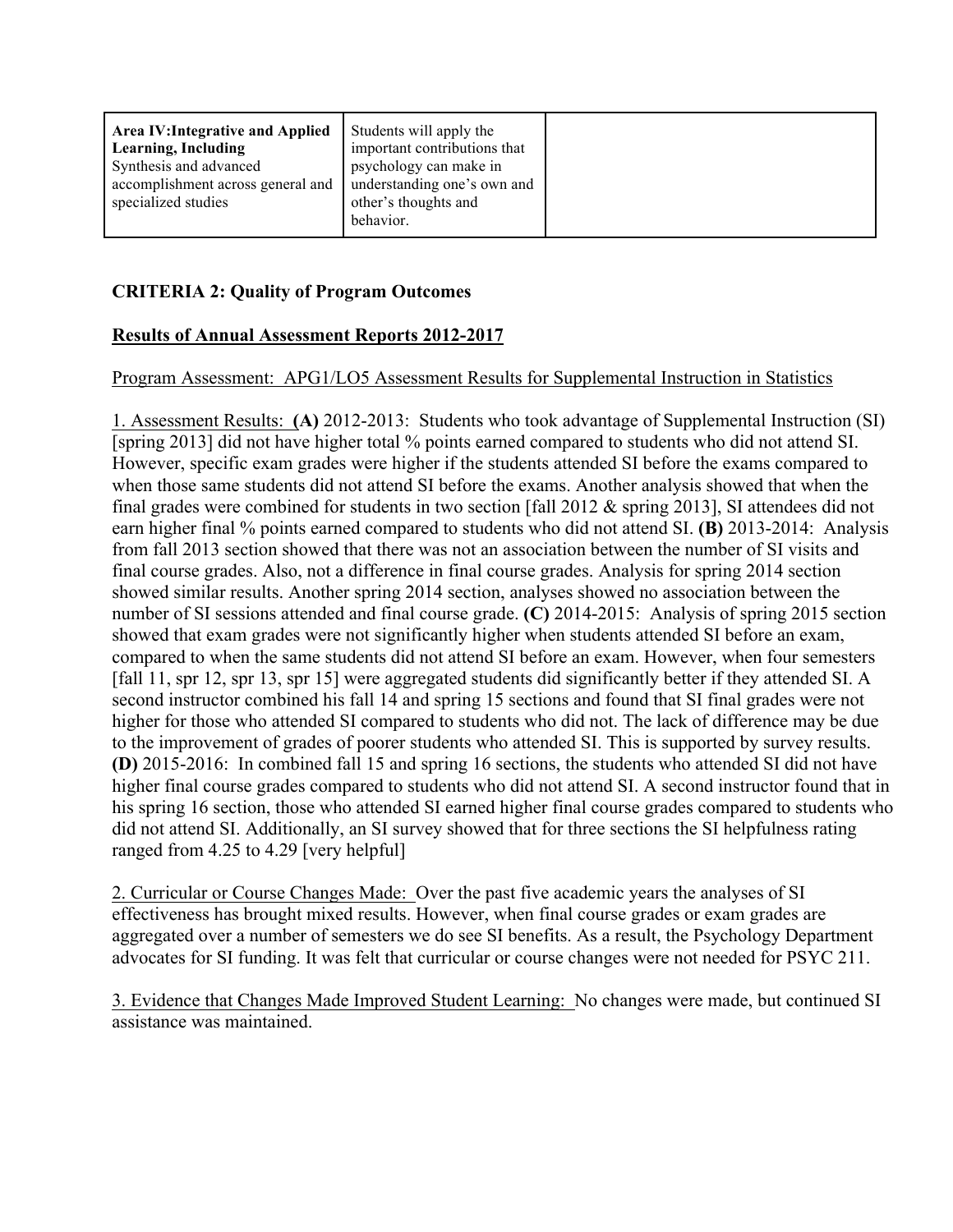## **Program Assessment: APG2/LO2 Plagiarism Assessment Results in PSYC 101**

1. Assessment Results: 2012-2013: During fall 2012 one section signed a no plagiarism pledge, while another section did not. Both sections received a plagiarism handout. Analysis showed no plagiarism in either section.

2. Curricular or Course Changes Made: Although Turn-It-In.com was not used in the plagiarism interventions the department felt that the website sends the message to students that plagiarism is not tolerated. Also, the department decided to continue the use of the plagiarism handout.

3. Evidence that Changes Made Improved Student Learning: Since the plagiarism interventions, the department has not revisited the continued effectiveness of the plagiarism handout. The department has continued the use of Turnitin.com. Plagiarism does not appear to be a major problem.

### **Exit Exam Assessment: APG1 / LO1, LO2, LO3, LO4, LO5, LO6 Assessment Exit Exam Results**

1. Assessment Results: **(A)** 2013-2014: A 100-item in-house take-home practice exit exam was constructed. Graduating seniors took the exam home for completion. The total and sub-scores were compared to the historical means (calculated from spring 1997 to fall 2013 means). The spring 2014 results showed that total scores did not meet the expected 2% increase, nor did two sub-scores. However, the other two sub-scores met or exceeded the expected 2% increase. **(B)** 2014-2015: Fall 2014 and spring 2015 graduating seniors took the practice exit exam described above. Analyses showed that the total scores for both semesters increased by the expected 2%. All sub-scores increased at least by 2%. **(C)** 2015-2016: Fall 2015 and spring 2016 graduating seniors again took the practice exit. Fall 2015 results showed the expected 2% increase for the total scores and three of the four sub-scores. Spring 2016 results showed the expected 2% increase in one sub-score.

2. Curricular or Course Changes Made: No formal curricular or course changes were made. However, the department continues to value the ETS Major Field Test.

3. Evidence that Changes Made Improved Student Learning: The introduction of the take-home exit exam practice test has had mixed effects on increasing student learning. The department continues to grapple with how to increase student motivation to do well on the exam.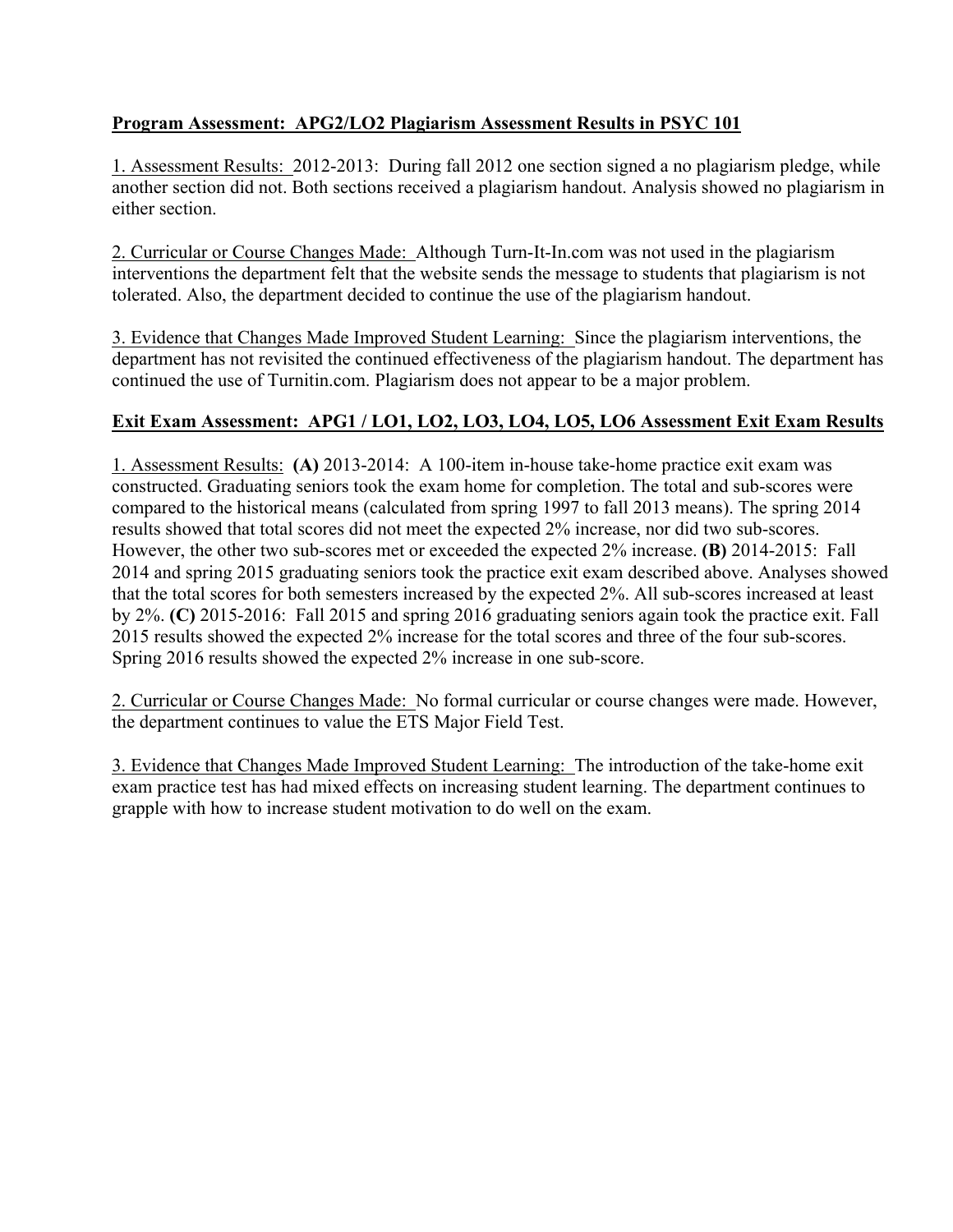Table 2.1 Exit Exam Student Scores

|           | Mean<br>Sample | Total | Learning/ | Mean Sub-Scores | Clinical/<br>Develop/ |        |
|-----------|----------------|-------|-----------|-----------------|-----------------------|--------|
| Semester  | <b>Size</b>    | Score | Cognition | Biological      | Personality           | Social |
|           |                |       |           |                 |                       |        |
| Fall 2012 | $\overline{4}$ | 167   | 64        | 66              | 68                    | 73     |
| Spr 2013  | 17             | 163   | 55        | 64              | 67                    | 62     |
| Fall 2013 |                | 171   | 62        | 74              | 61                    | 81     |
| Spr 2014  | 23             | 156   | 50        | 55              | 61                    | 56     |
| Fall 2014 | $\mathcal{I}$  | 163   | 55        | 64              | 64                    | 65     |
| Spr 2015  | 12             | 162   | 58        | 60              | 66                    | 63     |
| Fall 2015 | 10             | 159   | 57        | 53              | 58                    | 63     |
| Spr 2016  | 10             | 153   | 49        | 55              | 58                    | 54     |
| Fall 2016 | $\mathcal{I}$  | 162   | 62        | 52              | 67                    | 63     |
| Spr 2017  | 18             | 153   | 54        | 55              | 54                    | 52     |

**Notes**: The total score range is from 120 to 200. The sub-score range is from 20 to 100.

| Table 2.2 Comparison of Results with Other Institutions Nationwide |  |
|--------------------------------------------------------------------|--|
|--------------------------------------------------------------------|--|

| Semester  | Sample<br>Size | Percentile<br>Rank<br>Tot. Score | Learning/<br>Cognition | Biological | Percentile Rank of Sub-Score Means<br>Clinical/<br>Personality | Develop/<br>Social |
|-----------|----------------|----------------------------------|------------------------|------------|----------------------------------------------------------------|--------------------|
|           |                |                                  |                        |            |                                                                |                    |
| Fall 2012 | 4              |                                  |                        |            |                                                                |                    |
| Spr 2013  | 17             | 44                               | 31                     | 44         | 25                                                             | 31                 |
| Fall 2013 |                |                                  |                        |            |                                                                |                    |
| Spr 2014  | 23             | 52                               | 57                     | 48         | 43                                                             | 39                 |
| Fall 2014 |                |                                  |                        |            |                                                                |                    |
| Spr 2015  | 12             | 42                               | 50                     | 50         | 58                                                             | 42                 |
| Fall 2015 | 10             | 30                               | 50                     | 30         | 40                                                             | 40                 |
| Spr 2016  | 10             | 50                               | 40                     | 50         | 40                                                             | 40                 |
| Fall 2016 |                |                                  |                        |            |                                                                |                    |
| Spr 2017  | 18             | 39                               | 39                     | 39         | 50                                                             | 33                 |

**Notes:** This table provides the percentile ranks for each graduating classes mean total score and mean sub-scores. It should be noted that there is a wide range of performance in each graduating class.

3. Resulting course or curricular changes: During the 2011-2012 academic year PSYC 468 (History and Systems of Psychology) was made a required course for all psychology majors. Students are also advised to take the course during their senior year. It was expected that this review would help to solidify previous learning from other courses.

4. Have changes resulted in improved student performance? Comparing ETS Major Field Test results with the historical means has shown some increases in student learning; however, these increases are not consistent. The introduction of the practice exam and making PSYC 468 required may account for some of the increases in student learning.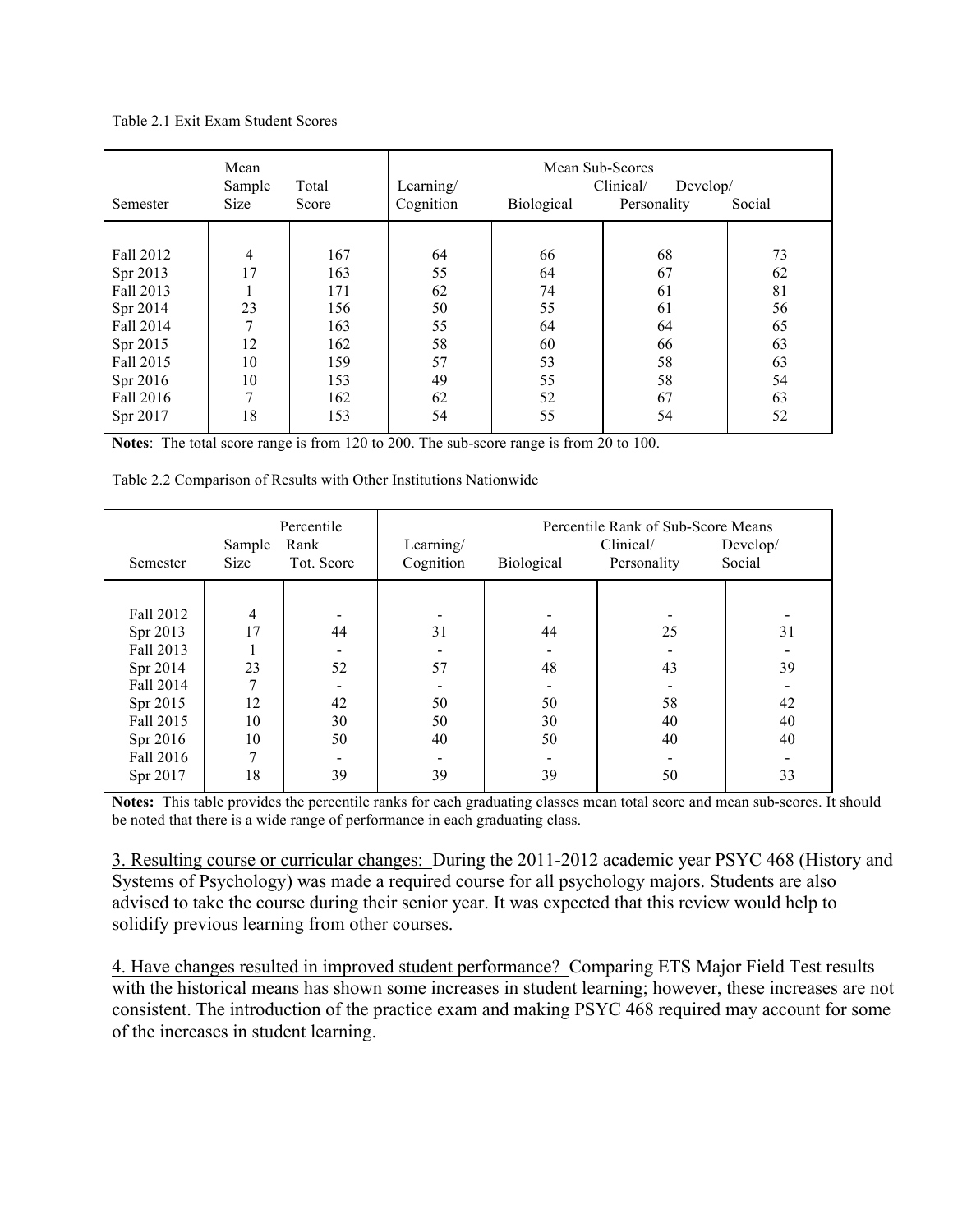#### **Scores of graduates on national assessments**

### **ETS Major Field Test Analyses**

See Tables 2.1 and 2.2. It should be noted that there is a wide range of performance in each graduating class. For example, two of the ten spring 2016 graduates had total scores at or above the 80th percentile. This outcome also occurred with the fall 2015 graduating class. Three of 12 spring 2015 graduates had total scores at or above the 75th percentile. The spring 2014, spring 2013, and spring 2012 graduating classes show similar results.

#### Resulting course or curricular changes

During the 2011-2012 academic year PSYC 468 (History and Systems of Psychology) was made a required course for all psychology majors. Students are also advised to take the course during their senior year. Within the history/systems context, this is the only course (other than PSYC 101, Introduction to Psychology) offered which provides a general review of the discipline. It was expected that this review would help to solidify previous learning from other courses, thus increasing knowledge of the discipline for our graduates. Also, as described above a practice exit exam was introduced beginning with the spring 2014 graduating class.

#### Have changes resulted in improved student performance?

Comparing ETS Major Field Test results with the historical means has shown some increases in student learning; however, these increases are not consistent. The introduction of the practice exam and making PSYC 468 required may account for some of the increases in student learning. The department plans to continue to explore new methods to increase student learning.

#### **Jobs secured by graduates**

The Psychology Department's Spring 2018 Alumni Survey results show graduates in the following careers:

● Associate Dean, Professor, Behavior Therapist, Case Manager, Clinical Supervisor, Business Consultant, Licensed Professional Counselor, Director of Hospital Operations, Doctor of Chiropractic, Elementary School Teachers, Foster Care Coordinators, Labor Relations/Employee Relations, Lead Instructional Designer, Licensed Addictions Counselor, National Sales Manager, IT Manager, Police Officer, Probation Officer, Professional Trainer, Residential Counselor, School Counselors, Social Worker, Senior Associate Dean, Accountant, US Army, and US Navy

#### **Admission to Graduate Schools**

The Psychology Department's Spring 2018 Alumni Survey results show graduates having been accepted to the following universities for graduate study:

● Adams State University, University of Colorado, University of Northern Colorado, University of Denver, Colorado State University, Regis University, University of New Mexico, Northern Arizona University, Southern Illinois University-Carbondale, Logan University, Kansas State University, Palm Beach Atlantic University, Idaho State University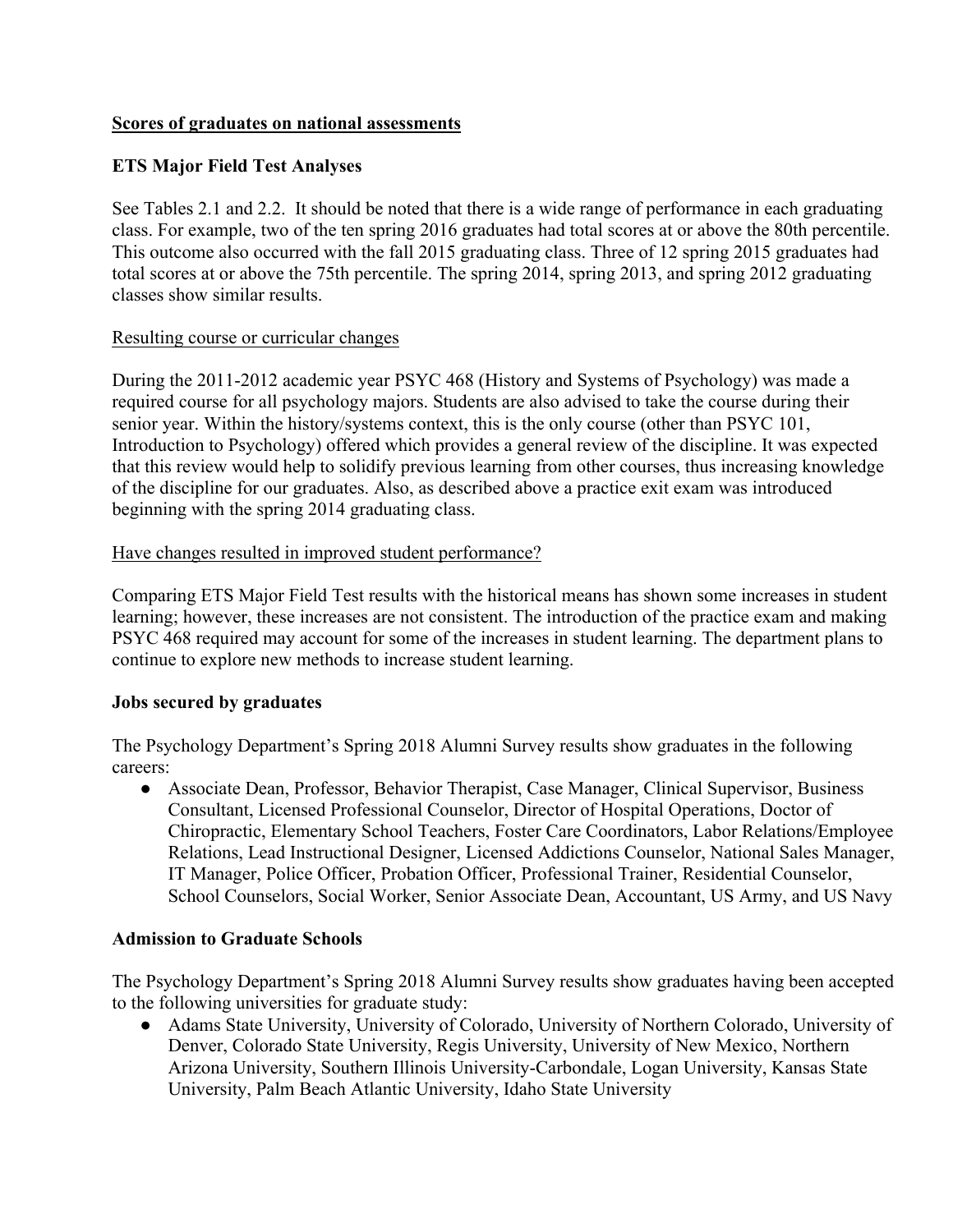#### **Additional evidence pertaining to this criterion**

#### Psychology Student Travel & Presentations 2012-2017

- Thirty-four students presented student research at Student Scholar Days
- Seventy-eight students attended the Rocky Mountain Psychological Association Conference
- Fifty-eight students presented research at the Rocky Mountain Psychological Association **Conference**
- One student presented nationally at the Society for the Advancement of Chicanos/Hispanics and Native Americans in Science, Los Angeles, CA
- Three students presented nationally at the Association for Psychological Science
- Twenty-one students travelled internationally to Turkey, Greece, Austria, and Germany
- Eleven students received grants ranging from \$120-1500 from Psi Chi for travel and research

### **CRITERIA 3. Demand for the Program**

#### Internal demand: Induced Course Load Matrix – multiple slices.

| Year      | - - , ----- 0 ,<br>Psychology | Education | <b>HPPE</b> | Nursing | All Others |
|-----------|-------------------------------|-----------|-------------|---------|------------|
| 2014-2015 | 41.5                          | 5.0       | 3.7         | 8.5     | 41.3       |
| 2015-2016 | 39.8                          | 4.6       | 3.7         | 8.3     | 43.6       |
| 2016-2017 | 41.6                          | 4.3       | 3.9         | 7.9     | 42.3       |
| Average   | 40.9                          | 4.6       | 3.8         | 8.2     | 42.4       |

Table 3.1 Percent of Psychology Credits completed by student major

#### Employment opportunities: National and State statistics

Psychology graduates are trained in conducting research, data analysis, interpersonal skills, and often have good writing and communication skills; therefore, there are a wide-range of job opportunities in corporate and organizational settings for individuals who have a bachelor's degree in psychology.

- Employment opportunities for individuals with a baccalaureate degree in psychology include jobs in administration, data analysis, computer programming, employment or career counselors, corporate training, human resources, management roles, military positions, rehabilitation, parole officers, public affairs, sales, service industries, and writers.
- According to American Psychological Association, the U.S. Bureau of Labor Statistics (BLS, 2011) expects that opportunities in psychology will continue to grow over the next decade. With the continuing demographic shift of more older adults and retired individuals one area of growth for job opportunities is in retirement communities and assisted living.
- The most popular job titles in the country for people with a BA degree in psychology are (Rajecki & Borden, 2011): administrative assistant, social services manager, social worker, mental health counselor, mental health case manager, applied behavior analysis therapist, nonprofit program coordinator, human resources administrator, employment/recruitment specialist, substance abuse counselor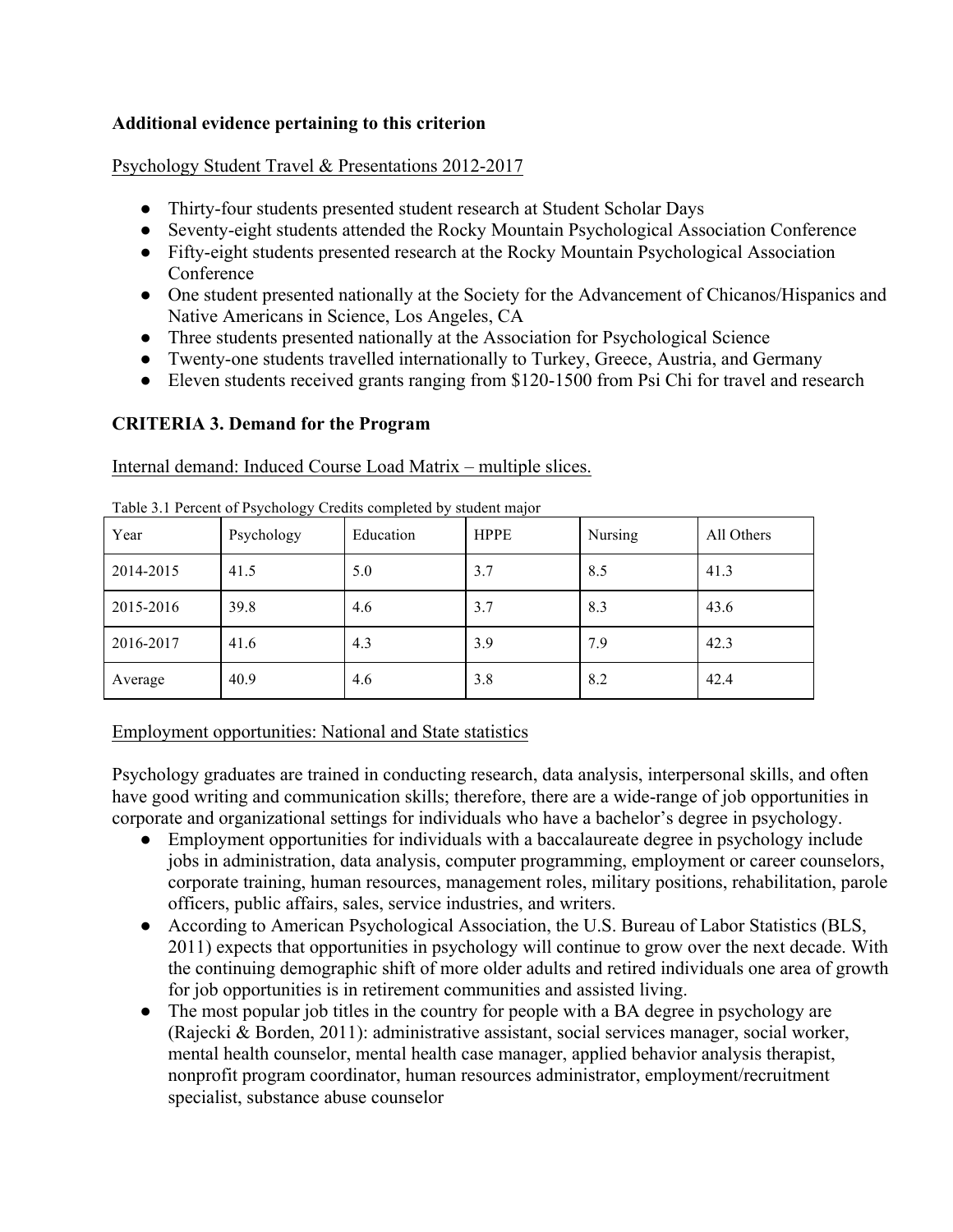- Careers that require a graduate degree in psychology include mental health professions including family and marriage counselors and clinical psychologists working in private practice or public sectors such as hospital or institutional settings.
	- o Careers in research, teaching and experimental psychology usually require graduate training.
	- o Specialized areas of applied psychology that require a graduate degree in psychology include educational, forensic, sports, and industrial/organizational psychology.
	- o Individuals who earn a master's degree can obtain jobs in consulting, government, education, data analysis, or counseling psychology with the most common master's degrees awarded in areas of clinical, counseling, and industrial and organizational psychology. For individuals interested in advanced clinical work such as working in areas of trauma or pathology a doctoral degree is required. An undergraduate psychology degree gives access to graduate programs in areas outside the specific discipline of psychology including business, education, law, medicine, and social work.
- Approximately 25% of students with undergraduate psychology degrees pursue graduate work (National Center for Education Statistics).
	- o 4-6% pursue doctoral study
	- o 20-22% pursue a master's degrees in psychology
- For individuals who pursue graduate training in psychology, the job opportunities are strong.
	- o Bureau of Labor Statistics projects a 14% growth from 2016 to 2026, which is faster than the average for all occupations.
	- o Career opportunities are best for those who have a doctoral degree in an applied specialty, such as clinical and school psychologists.
	- o Psychologists can work in mental health centers, social service agencies, schools, hospitals, and private practice.

| Table 3.2 Degrees award by track over 10-year period $(200/-2017)$ |               |       |         |           |           |           |           |                |                |                |         |
|--------------------------------------------------------------------|---------------|-------|---------|-----------|-----------|-----------|-----------|----------------|----------------|----------------|---------|
| Year                                                               | $07 - 08$     | 08-09 | $09-10$ | $10 - 11$ | $11 - 12$ | $12 - 13$ | $13 - 14$ | $14 - 15$      | $15-16$        | $16 - 17$      | Total   |
| Psychology                                                         | 10            | 13    | 16      | 17        | 18        | 16        | 20        | 14             | 8              | 8              | 140     |
| Clinical Psych.                                                    | $\sim$ $\sim$ | $- -$ | $- -$   | --        | $- -$     | $- -$     |           | $\overline{4}$ | $\overline{4}$ | 10             | 19      |
| Dev. Psychology                                                    | $\sim$ $\sim$ | $- -$ | --      |           | --        | --        | --        | $\overline{4}$ | 2              | $\overline{2}$ | $\,8\,$ |
| Sport Psychology                                                   |               |       | $- -$   |           |           |           | 6         | $\overline{2}$ |                | 5              | 19      |
| Total per year                                                     | 11            | 14    | 16      | 18        | 19        | 17        | 27        | 24             | 15             | 25             | 186     |

## 10-year trend of graduates

| Table 3.2 Degrees award by track over 10-year period (2007-2017) |  |
|------------------------------------------------------------------|--|
|                                                                  |  |

#### National, state, and local enrollment trends

- Between 2013-2017, Colorado colleges and universities graduates an average of 1951 psychology majors per year
- Data sourced from College Factual reported in 2016 that psychology was the second most popular major in the country (Stockwell, 2016).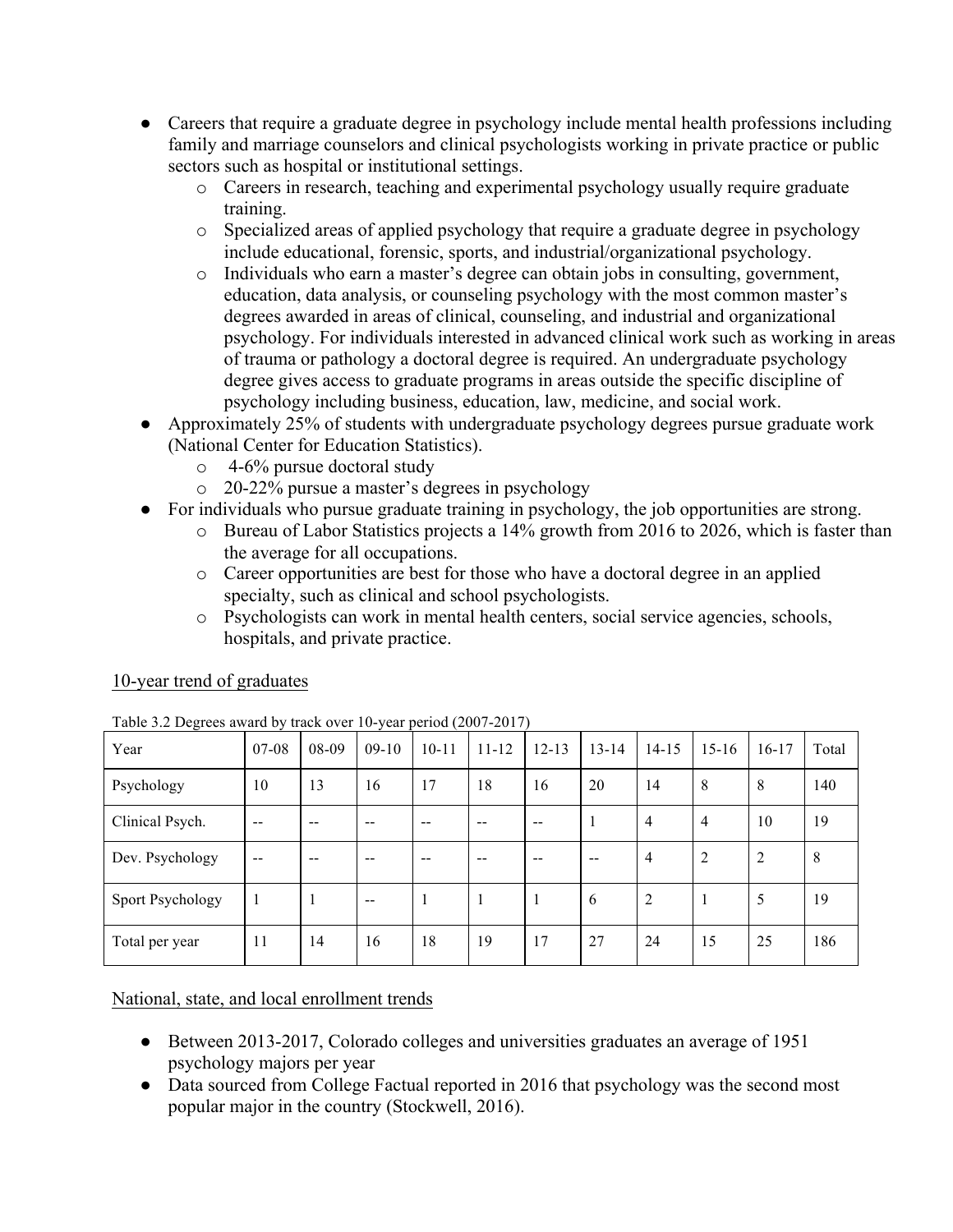### **CRITERIA 4: Size, scope, and productivity of the program**

| Emphasis                   | 2012-2013 | 2013-2014 | 2014-2015      | 2015-2016 | 2016-2017 |
|----------------------------|-----------|-----------|----------------|-----------|-----------|
| Psychology                 | 16        | 20        | 14             | 8         | 8         |
| <b>Clinical Psychology</b> | $- -$     |           | $\overline{4}$ | 4         | 10        |
| Developmental Psychology   | --        |           | $\overline{4}$ |           | 2         |
| Sport Psychology*          |           | 6         | 2              |           |           |
| <b>TOTAL</b>               | 17        | 27        | 24             | 15        | 25        |

Table 4.1 Degrees awarded 2012-2017

\* Sport Psychology is offered in conjunction with HPPE

#### Table 4.2 Degrees per FT faculty member 2012-2017

| 2012-2013 | 2013-2014 | 2014-2015 | 2015-2016          | 2016-2017 |
|-----------|-----------|-----------|--------------------|-----------|
|           | 4.5       |           | $\gamma$ 4<br>ن. ک |           |

#### Table 4.3 Total SCH generated by program

| 2012-2013 | 2013-2014 | 2014-2015 | 2015-2016 | 2016-2017 |
|-----------|-----------|-----------|-----------|-----------|
| 4069      | 4232      | 3965      | 3918      | 3893      |

Table 4.4 SCH generated by program per full-time faculty member

| 2012-2013 | 2013-2014 | 2014-2015 | 2015-2016 | 2016-2017 |
|-----------|-----------|-----------|-----------|-----------|
| 678       | 705       | 661       | 653       | 649       |

#### Service to campus

The Psychology Department has a long standing tradition of serving the campus-wide community. One hundred percent of our current tenured and tenure-track faculty are engaged in committee work on campus. Seventy-five percent of our current tenured and tenure-track faculty have engaged in leadership positions in the campus-wide community.

Campus wide committees that Psychology faculty have served on include the following:

• Faculty Senate, Essential Learning Task Force, Curriculum Innovation Teams, Retention Committees, Student Scholar Days, Institutional Review Board, Curriculum Review Committee, Faculty Technology Advisory Committee, Strategic Task Force for Academic Master Plan Committee, Academic Program Evaluation Committee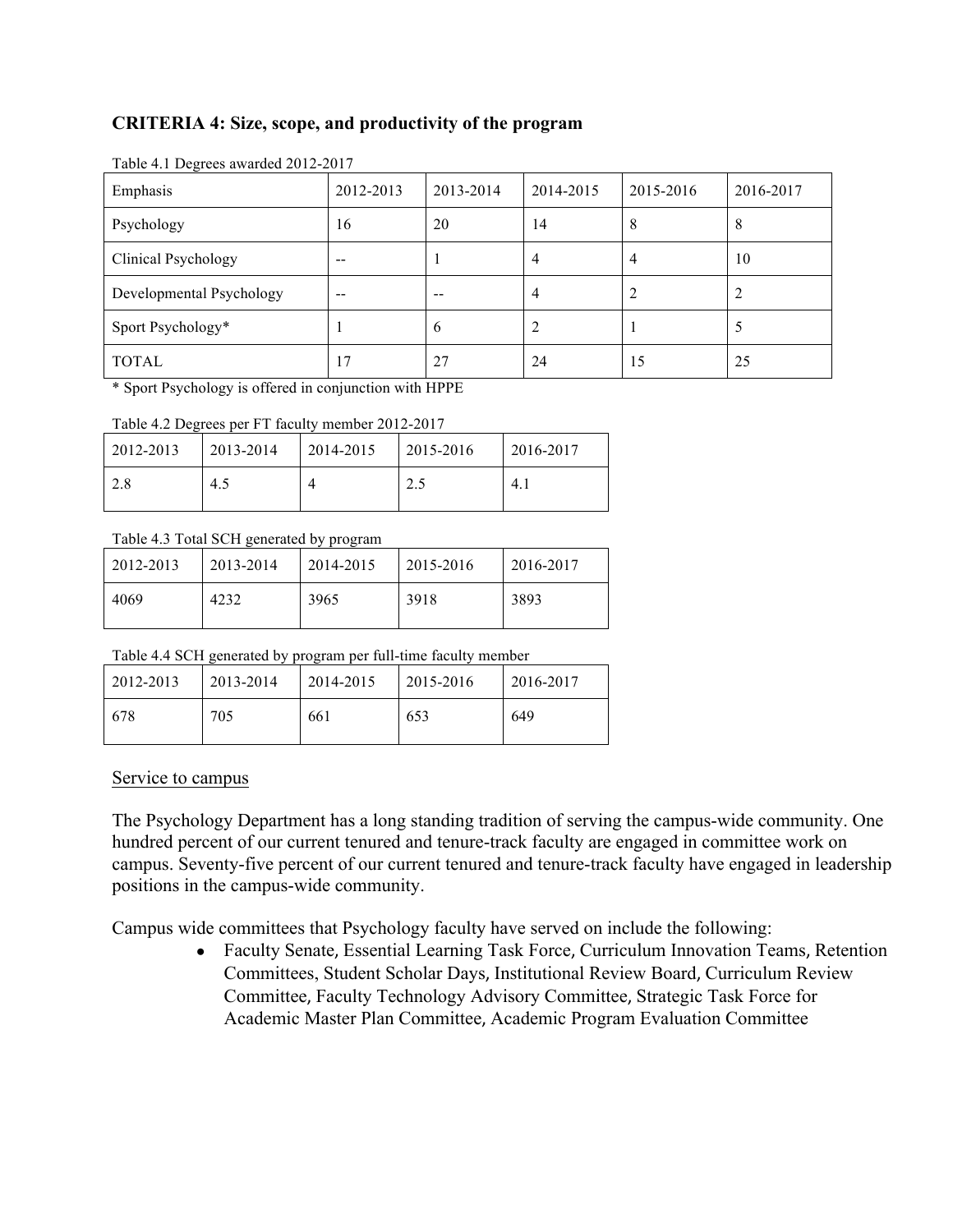Campus wide committees that our tenured and tenure track faculty have chaired include the following:

• Faculty Development Ad-hoc committee, Strategic Plan Goal 3 sub-committee, Higher Learning Commission Reaffirmation of Accreditation, Criterion 3, Promotion & Tenure Committee, Institutional Review Board, Honors Committee

In several cases, campus wide committees mentioned above began with the Psychology Department and we have continued to serve on these committees since their inception. This is the case with the Institutional Review Board and Student Scholar Days. In the cases of the Faculty Technology Advisory Committee and the Curriculum Review Committee, we have had a member from the Psychology Department serving on these committees for five-plus years.

Service to community & community engagement

- Faculty within the Psychology Department have provided service to the community through their relationship with science fair. Our faculty members have served and are currently serving on the Scientific Review Committee for science fair and also serve as head judges for science fair.
- Two faculty members have served as board members and volunteers at local school districts.
- Finally, we have served the community through partnerships and interactions with organizations like Upward Bound and the San Luis Valley Area Health Education Center.

## **Criteria 5: Cost & benefit of the program**

Salaries and program delivery costs (including administrative costs and specialized course support costs)

| Description                        | FY 17-18 |  |  |  |
|------------------------------------|----------|--|--|--|
| Faculty Compensation - Regular     | 395, 913 |  |  |  |
| <b>Faculty Benefits</b>            | 140,766  |  |  |  |
| <b>Support Staff Compensation</b>  | 14,508   |  |  |  |
| <b>Support Staff Benefits</b>      | 7,199    |  |  |  |
| Reserve for Salary                 | 0        |  |  |  |
| <b>Student Hourly Compensation</b> | 1,380    |  |  |  |
| <b>Operating Expenses</b>          | 13,000   |  |  |  |
| Reserve                            | 5,000    |  |  |  |
| <b>TOTAL</b>                       | 577.766  |  |  |  |

Table 5.1 Overall program costs Table 5.2 Cost of program per metric

| Metric          | Amount      |
|-----------------|-------------|
| Cost/FT faculty | \$96,294.33 |
| Cost/graduate   | \$27,512.66 |
| Cost/SCH        | \$147.20    |

Revenue generated by the program - N/A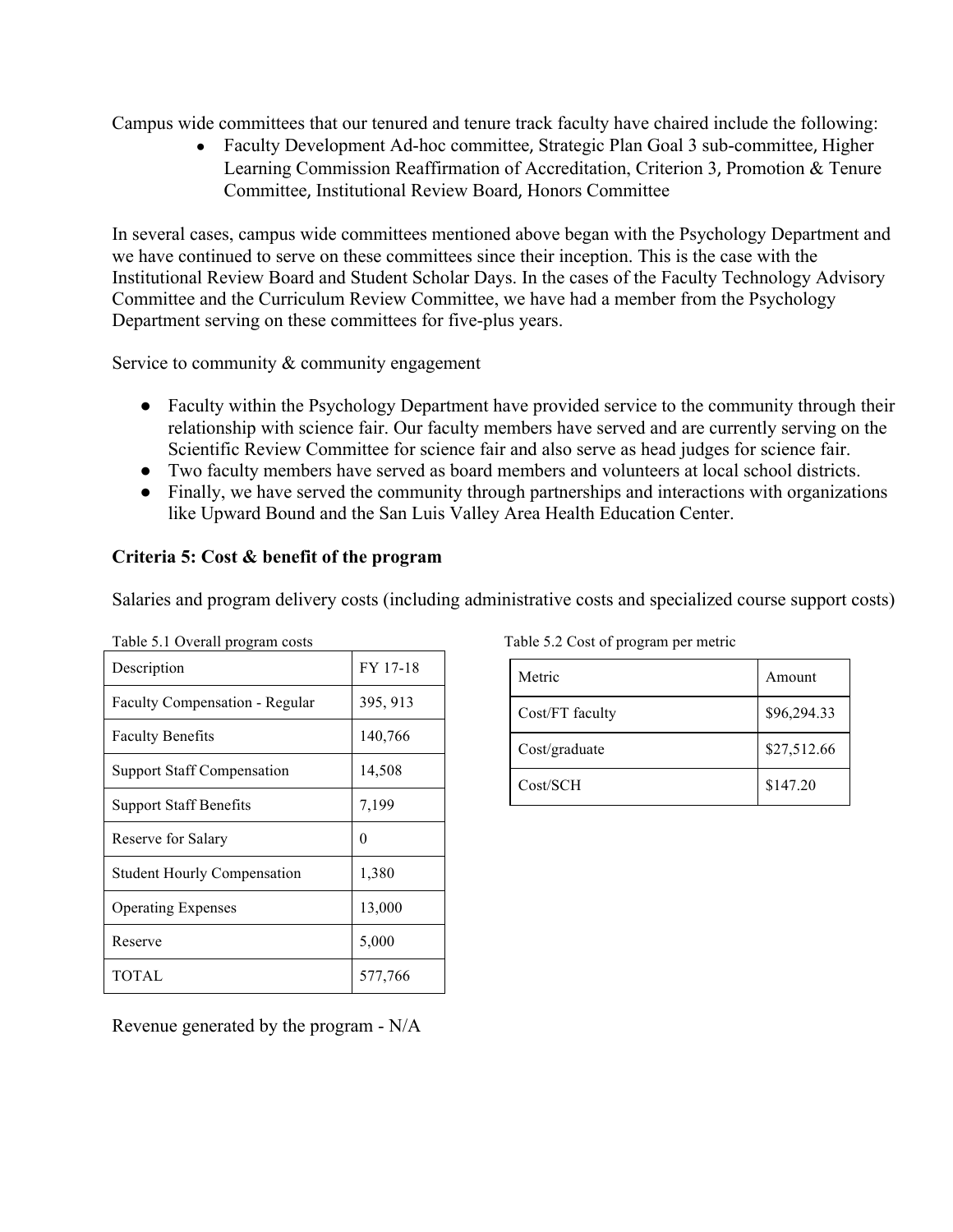Formal and documented recruiting efforts by program personnel

- Regular participation with Discover Days
- Interaction with students at Science Fair

Evidence of recruiting success - N/A

#### **CRITERIA 6: Faculty and program strengths and accomplishments**

#### **Faculty credentials, skills, flexibility, breadth/depth, etc.**

All Adams State psychology faculty hold doctoral degrees in their discipline. Advance study in psychology provides unique preparation for serving diverse learners and supporting students in their transition to a university setting. Psychology is the disciplinary home to research in the cognitive sciences which informs most of what is known about teaching, learning, and assessment in higher education. In other words, psychology faculty are well-versed in pedagogy, metacognition, selfregulated learning, writing effective exams, curricular design, and effective study strategies, among other areas related to student success. Additionally, our education and professional development have prepared us for constructing scales and surveys, statistical analysis and interpretation, assessment study design, program evaluation, research team management, knowledge of the science of teaching and learning. Faculty in our department have utilized these skills to contribute to the campus as a whole through our service work, professional development sessions, and consultation/participation in Master's theses. Moreover, though we have disciplinary specialization, most faculty view themselves as generalists. We may teach courses outside our immediate specialization to provide breadth to our curriculum.

#### **Faculty academic and/or professional credentials beyond the minimum required by HLC.**

Though our primary duties at Adams State relate to teaching, faculty in the psychology department bring academic strengths beyond what is required for teaching or minimum requirements to obtain a Ph.D. in psychology. A sampling of those professional contributions that add value to the department, our students' experiences, and the university's reputation are:

- Editorial work
	- o Editorial Boards
		- *Evolutionary Behavioral Sciences*
	- o Editorial Review
		- *International Journal of Sport Psychology*; *Journal of Forensic Psychiatry and Psychology; Behavioral Sciences; Evolutionary Behavioral Sciences; Imagination, Cognition, and Personality*; *Journal of Experimental Social Psychology*; *Journal of Clinical Medicine; Psi Chi Journal of Psychological Research; Psychological Reports; European Journal of Social Psychology; Psychology, Crime and Law*; *International Journal of Psychology and Psychoanalysis; International Journal of Teaching and Learning; Scholarship of Teaching and Learning in Psychology; To Improve the Academy: A Journal of Educational Development; North American Journal of Psychology; Journal of Strength and Conditioning Research*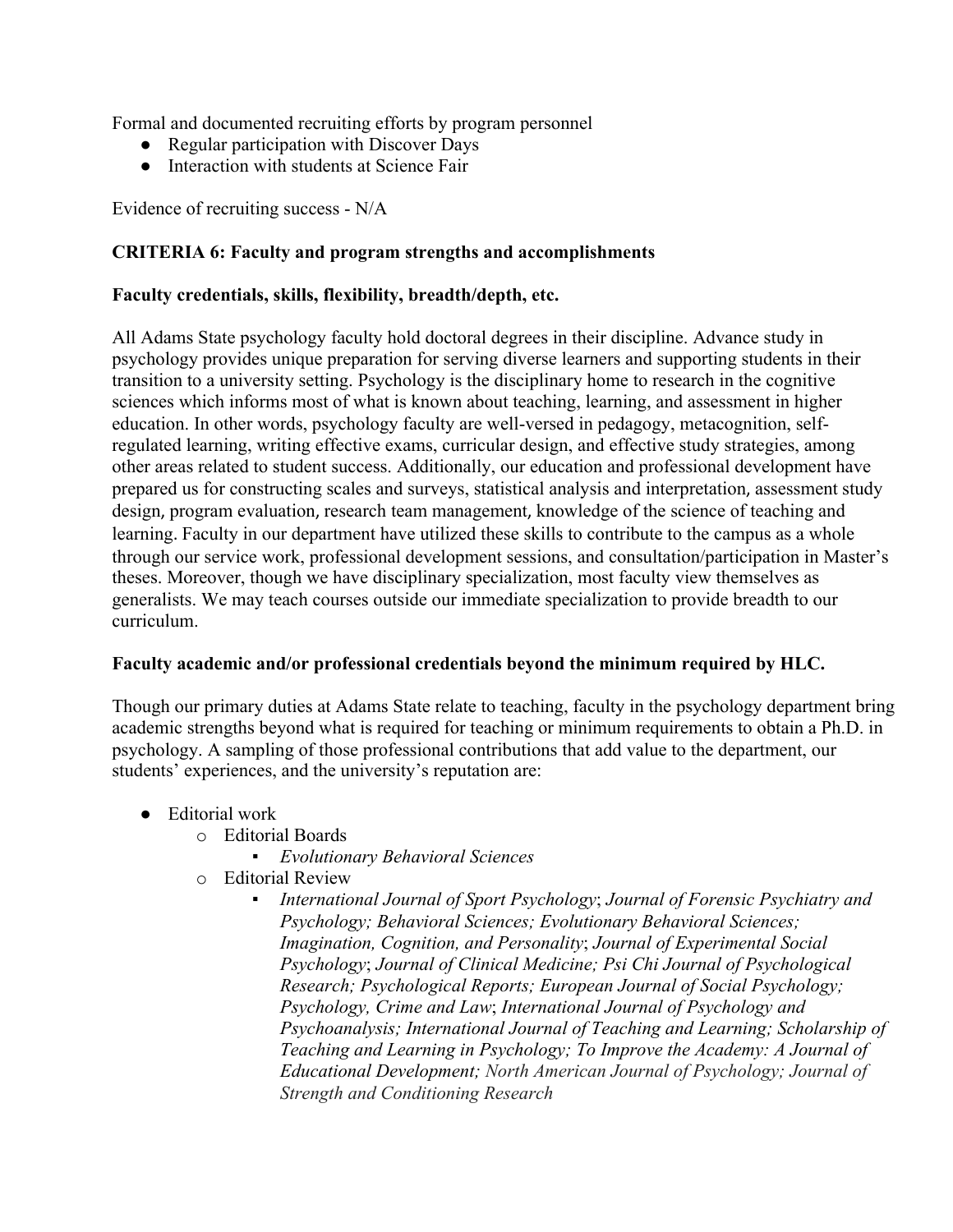- Grant and Award Review
	- o *Rocky Mountain Psychological Association Teaching Poster Award; Rocky Mountain Psychological Association Student Research Award; Psi Chi (Rocky Mountain) Region Research Awards; Psi Chi Kay Wilson Leadership Awards; Psi Chi Graduate Research Grants*
- **Book Authorship** 
	- o *Vertical Mind: Psychological Approaches for Optimal Rock Climbing*
	- o *The Neuroscience of Learning: Principles and Applications for Educators*
	- o *Two faculty have co-authored books*
- Scale Construction
	- o Elison, *Compass of Shame Scale*, available in 13 languages
- Open Science Practices
	- o Some faculty and students are versed in the use of the Open Science Framework (OSF), have participated in multi-institution collaboration replication projects, and have worked on pre-registered projects. The OSF is a significant attempt to reestablish good scientific work through collaborations and replications, and participation puts these faculty and students at the forefront of research techniques and learning communities. (Open science practices include sharing of data, research materials, attempting to preregister methods before data collection and analysis, and openness to replication.)
- High impact research productivity
	- o High numbers of reads/citations on Research Gate (https://www.researchgate.net/)
		- Faculty 1:  $8,000+$  reads, 380 citations
		- Faculty 2: 4,000+ reads, 814 citations
- Conference Planning and Management
	- o Participation on regional and national executive boards has provided faculty with opportunities to plan and deliver conferences and multi-day academic programs.

## **Quality of the curriculum**

The Psychology Department makes a concerted effort to follow best practice. Courses in our curriculum demonstrate department-wide engagement in High Impact Practices as defined by Kuh (AAC&U; 2008)

- Undergraduate research (Research Methods; Assessment; collaboration with faculty on projects)
- Collaborative assignments and projects (Research Methods)
- Internships (fieldwork class)
- Writing-intensive courses (Research Methods, upper-level courses)

For many years, the Psychology Department has conducted exit interviews with graduating students. An analysis of data over the last five years  $(N = 57)$  was amazingly consistent with an independent analysis of many years of data prior to 2013 (*N* unknown). There are two clear general themes. First, the vast majority of students identified faculty as a strength: availability / accessibility, caring, helpful, passionate, vested in student success, knowledgeable, good teaching skills & class organization, work ethic. Second, the most common weaknesses or suggestions for improvement involved offering more electives, more upper division courses, or offering current classes more often. In connection with scheduling difficulties, this was often making graduation difficult.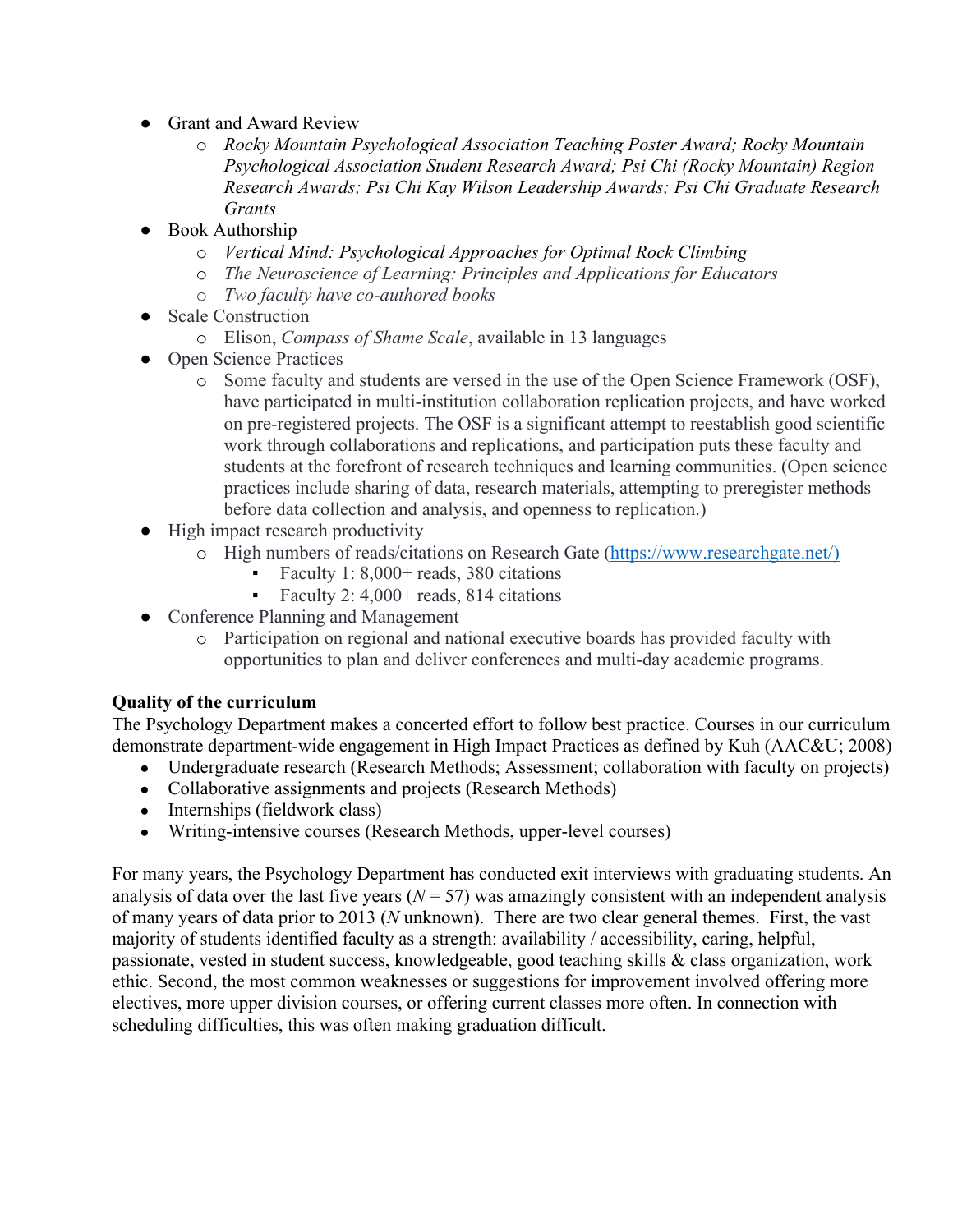### **Top 8 Strengths**:

- 1. Great faculty: helpful/approachable/friendly/passionate/vested
- 2. Connections and individual attention from faculty in and out of class
- 3. Well-designed courses with knowledgeable professors
- 4. Research skills / opportunities
- 5. Variety of faculty interests / specialties / experience / new emphases
- 6. Class sizes are small
- 7. Faculty connect theory to real life really well (career and personal)
- 8. Great advising from faculty

#### **Top 6 Comments for Suggested Improvements or Changes**:

- 1. More electives / upper division courses
- 2. Class scheduling difficulties / offer classes more often / understaffed
- 3. Offer more emphases
- 4. Happy with the program
- 5. More research opportunities / stats in courses
- 6. Make Statistics a 2-semester sequence / add an upper-division Stats class

Examining trends in comments over the years, we discovered areas we have maintained, addressed, or been unable to address because of resource limitations.

- We appear to have maintained strengths  $1, 2, 3$ , and,  $7$
- $\bullet$  We have improved by:
	- increasing our emphasis on research
	- added two program emphases
	- and ASU has emphasized better advising
- Unfortunately, we have not been able to address other major suggestions / weaknesses:
	- adding more electives
	- offering courses more often to address scheduling difficulties
	- and class sizes have grown until recently

#### **Degree of alignment to recommendations of national organizations**

Program and learning goals of the psychology major are aligned with the American Psychological Association, the largest professional organization in the field of psychology.

#### Dept. of Psychology Curricular Alignment to American Psychological Association U/G Guidelines

| APA Goal 1: Knowledge Base                         | APA Goal 4: Communication              |
|----------------------------------------------------|----------------------------------------|
| LO 1: key concepts, principles, themes             | LO 1: effective writing                |
| LO 2: working knowledge of content domains         | LO 2: effective presentation skills    |
| LO 3: knowledge applications                       | LO 3: interact effectively with others |
| APA Goal 2: Scientific Inquiry & Critical Thinking | APA Goal 5: Professional Development   |
| LO 1: Use scientific reasoning                     | LO 1: develop career goals             |
| LO 2: information literacy                         | LO 2: exhibit self-efficacy            |
| LO 3: integrative thinking and problem solving     | LO 3: refine project mgt. skills       |
| LO 4: conduct basic research                       | LO 4: teamwork                         |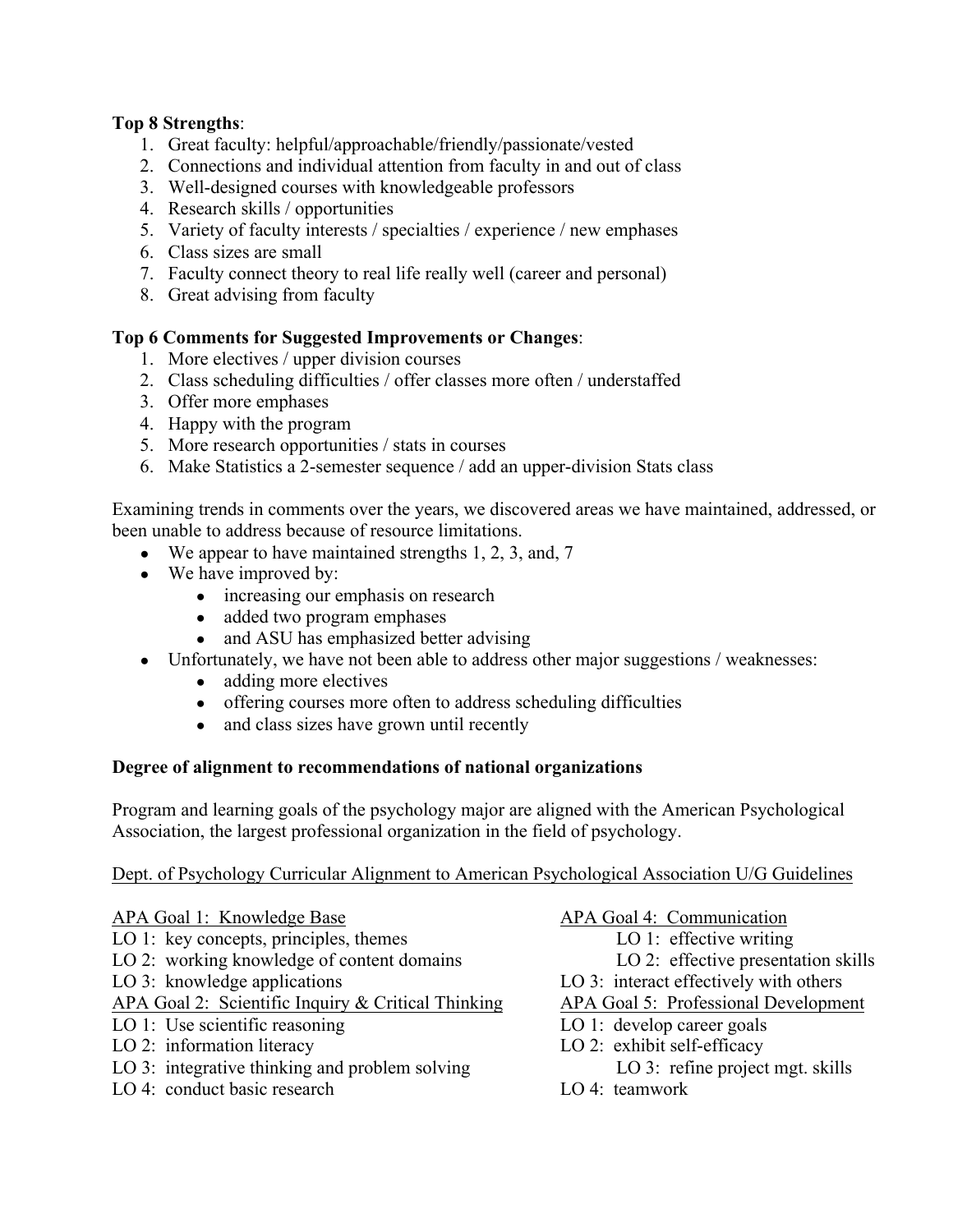LO 5: Incorporate sociocultural factors LO 5: develop professional direction

٦

- APA Goal 3: Ethical & Social Responsibility
- LO 1: Apply ethical standards
- LO 2: Build interpersonal relationships
- LO 3: Adopt values that build community

ASU Academic Prog. Goal 1: Know the major concepts, perspectives, findings. Students will be able to:

- LO1: describe concepts, language, and major theories
- LO2: explain the major perspectives of psychology
- LO3: explain the historical trends
- LO4: describe the major empirical findings
- LO5: describe the basic characteristics of psychological science
- LO6: describe the ethical principles

ASU Academic Prog. Goal 2: Demonstrate skills in research, communication, ethics. Students will be able to:

- LO1: design, conduct, and evaluate research
- LO2: demonstrate effective written and oral skills
- LO3: practice ethical behavior
- LO4: use critical thinking
- LO5: apply psychological content and skills to professional work

| APA Goals & Learning Outcomes Crossed with ASU Psychology Dept. Goals & Learning Outcomes |                 |                         |                 |                 |                 |                 |             |                         |                 |                 |                 |                 |  |
|-------------------------------------------------------------------------------------------|-----------------|-------------------------|-----------------|-----------------|-----------------|-----------------|-------------|-------------------------|-----------------|-----------------|-----------------|-----------------|--|
| APA                                                                                       | <b>APA</b>      | Academic Program Goal 1 |                 |                 |                 |                 |             | Academic Program Goal 2 |                 |                 |                 |                 |  |
| Goals                                                                                     | LO's            | LO <sub>1</sub>         | LO <sub>2</sub> | LO <sub>3</sub> | LO <sub>4</sub> | LO <sub>5</sub> | LO 6        | LO <sub>1</sub>         | LO <sub>2</sub> | LO <sub>3</sub> | LO <sub>4</sub> | LO <sub>5</sub> |  |
| Goal 1                                                                                    | LO 1            | X                       | X               | $\mathbf X$     | X               | X               |             |                         |                 |                 |                 |                 |  |
|                                                                                           | LO <sub>2</sub> | $\mathbf X$             | X               | X               | X               | X               |             |                         |                 |                 |                 |                 |  |
|                                                                                           | LO <sub>3</sub> | $\mathbf X$             | X               | X               | X               | $\mathbf X$     |             |                         |                 |                 |                 |                 |  |
| Goal 2                                                                                    | LO 1            |                         |                 |                 |                 |                 |             | $\mathbf X$             |                 |                 |                 |                 |  |
|                                                                                           | LO <sub>2</sub> |                         |                 |                 |                 |                 |             | $\mathbf X$             |                 |                 | X               |                 |  |
|                                                                                           | LO <sub>3</sub> |                         |                 |                 |                 |                 |             | $\mathbf X$             |                 |                 |                 | $\mathbf X$     |  |
|                                                                                           | LO <sub>4</sub> |                         |                 |                 |                 |                 |             | $\mathbf X$             |                 |                 |                 |                 |  |
|                                                                                           | LO <sub>5</sub> |                         |                 |                 |                 |                 |             | $\mathbf X$             |                 |                 | $\mathbf X$     | $\mathbf X$     |  |
| Goal 3                                                                                    | LO 1            |                         |                 |                 |                 |                 | $\mathbf X$ |                         |                 | $\mathbf X$     |                 |                 |  |
|                                                                                           | LO <sub>2</sub> |                         |                 |                 |                 |                 |             | $\mathbf X$             |                 |                 |                 | $\mathbf X$     |  |
|                                                                                           | LO <sub>3</sub> | $\mathbf X$             |                 |                 | X               |                 |             |                         |                 |                 |                 | $\mathbf X$     |  |

Table 6.1 Alignment with American Psychological Association Goals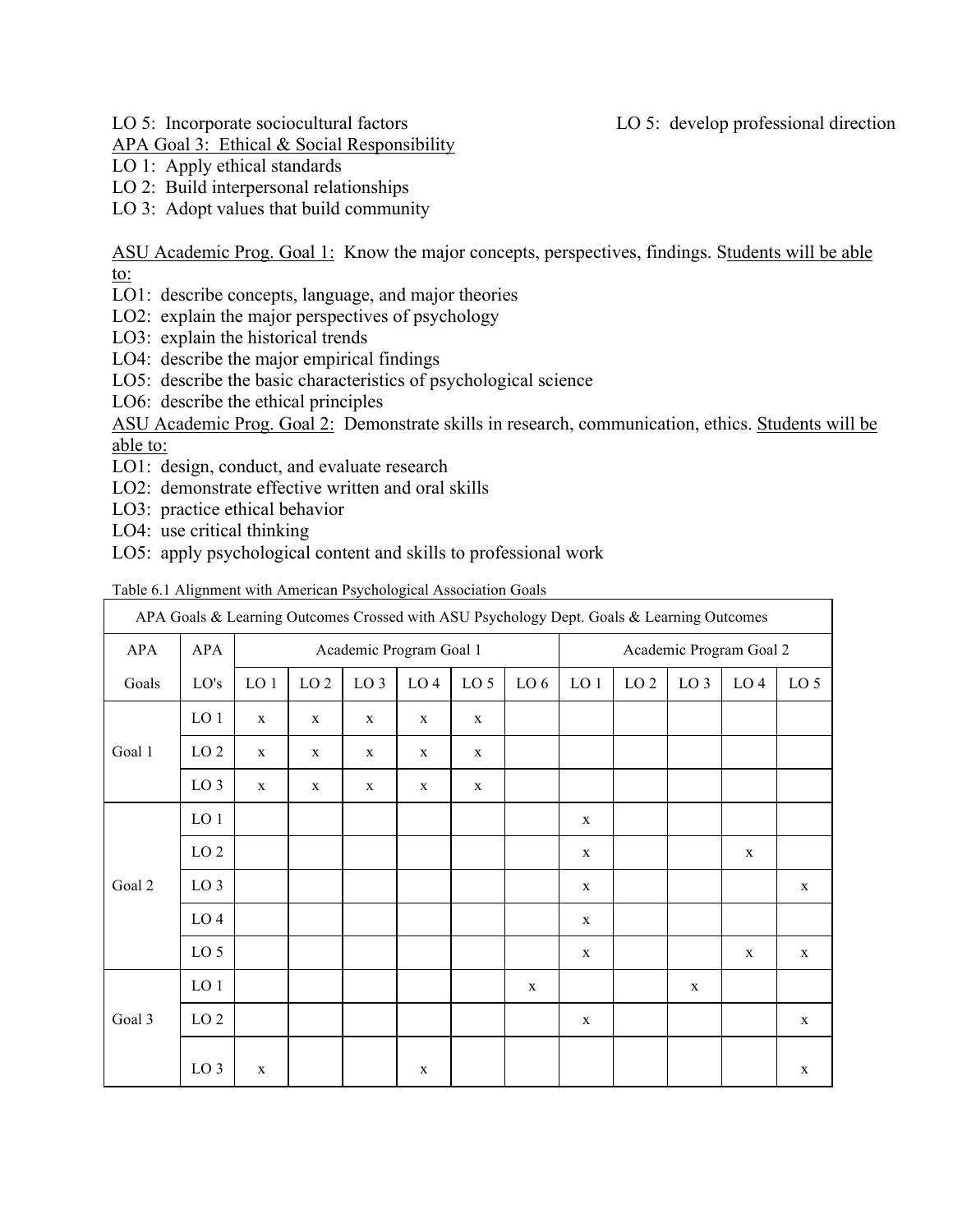|        | ${\rm LO}$ 1    |  |  |  |             | $\mathbf X$ |              |              |
|--------|-----------------|--|--|--|-------------|-------------|--------------|--------------|
| Goal 4 | LO <sub>2</sub> |  |  |  |             | $\mathbf X$ |              |              |
|        | LO <sub>3</sub> |  |  |  | $\mathbf X$ |             | $\mathbf{X}$ | X            |
| Goal 5 | ${\rm LO}$ 1    |  |  |  |             |             |              | $\mathbf{X}$ |
|        | LO <sub>2</sub> |  |  |  | $\mathbf X$ |             |              | $\mathbf{X}$ |
|        | LO <sub>3</sub> |  |  |  | $\mathbf X$ |             |              | $\mathbf{X}$ |
|        | LO <sub>4</sub> |  |  |  | $\mathbf X$ |             |              | $\mathbf X$  |
|        | LO <sub>5</sub> |  |  |  |             |             |              | X            |

Accredited by external organization - N/A

Quality of physical, online, or other resources (equipment, software, facilities, etc.) required to deliver the program.

- The psychology department is a financial contributor to our subscription for the Statistical Package for the Social Sciences (**SPSS**). We share this cost with Sociology. This program is available in shared computer labs across campus, thus a number of other departments have access to it. This program has also been used to analyze data from campus-wide surveys.
- Other software we maintain for research purposes include:
	- o **BioPac**, a program for biophysiology research.
	- o **E- prime** experimental software. For more information: https://pstnet.com/products/eprime/

Psychology and Sociology share **two small lab spaces**. These rooms are used for running research subjects and as meeting/workspace for undergraduate research assistants.

Our resources are limited in regard to people power. We have difficulty meeting course rotation demand in our face-to-face courses, and it would be difficult to expand online offerings as in-load.

#### **Criteria 7: Future potential of the program**

As a department we have made a concerted effort to address areas of weakness as resources allow. Many changes have been made; however, some of these recommendations have not been directly addressed due to departmental limitations such as staffing and current in-load requirements. In other words, we are under-resourced to meet current student demands.

The psychology department has much to offer to the larger campus community. Properly resourced, we could contribute to the Pathways initiative and First Year Seminar experience, expand online offerings, and contribute to inter-disciplinary efforts such as our collaboration with HPPE.

Some specific changes and potential contributions are outlined below.

• Opportunities to reconfigure or strengthen the program to the benefit of the university